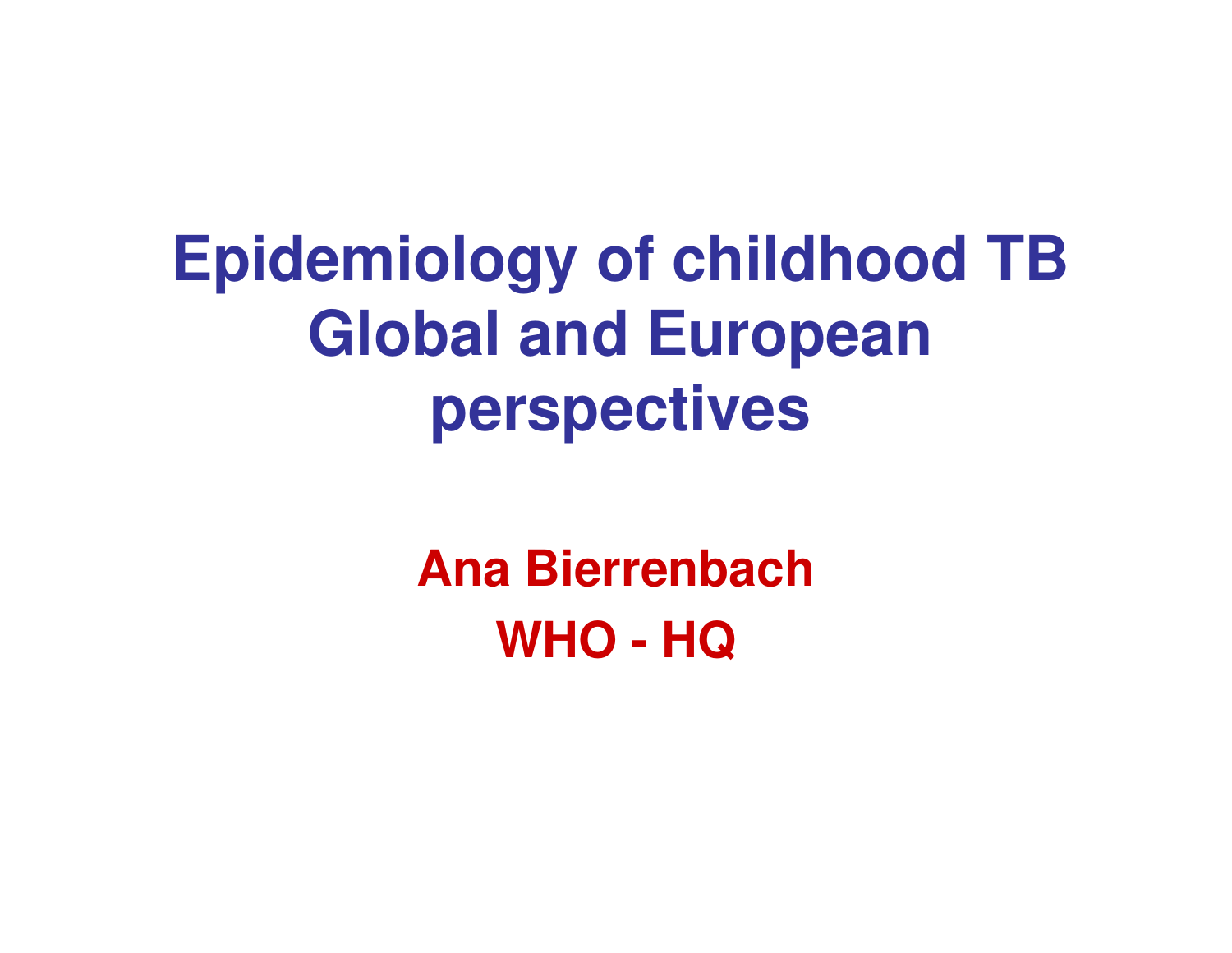# **Outline**

- •Overview of epidemiology of TB
- •Availability of childhood TB data at WHO
- •Age-sex distribution of notified TB cases
- • Challenges to the estimation of childhood TB burden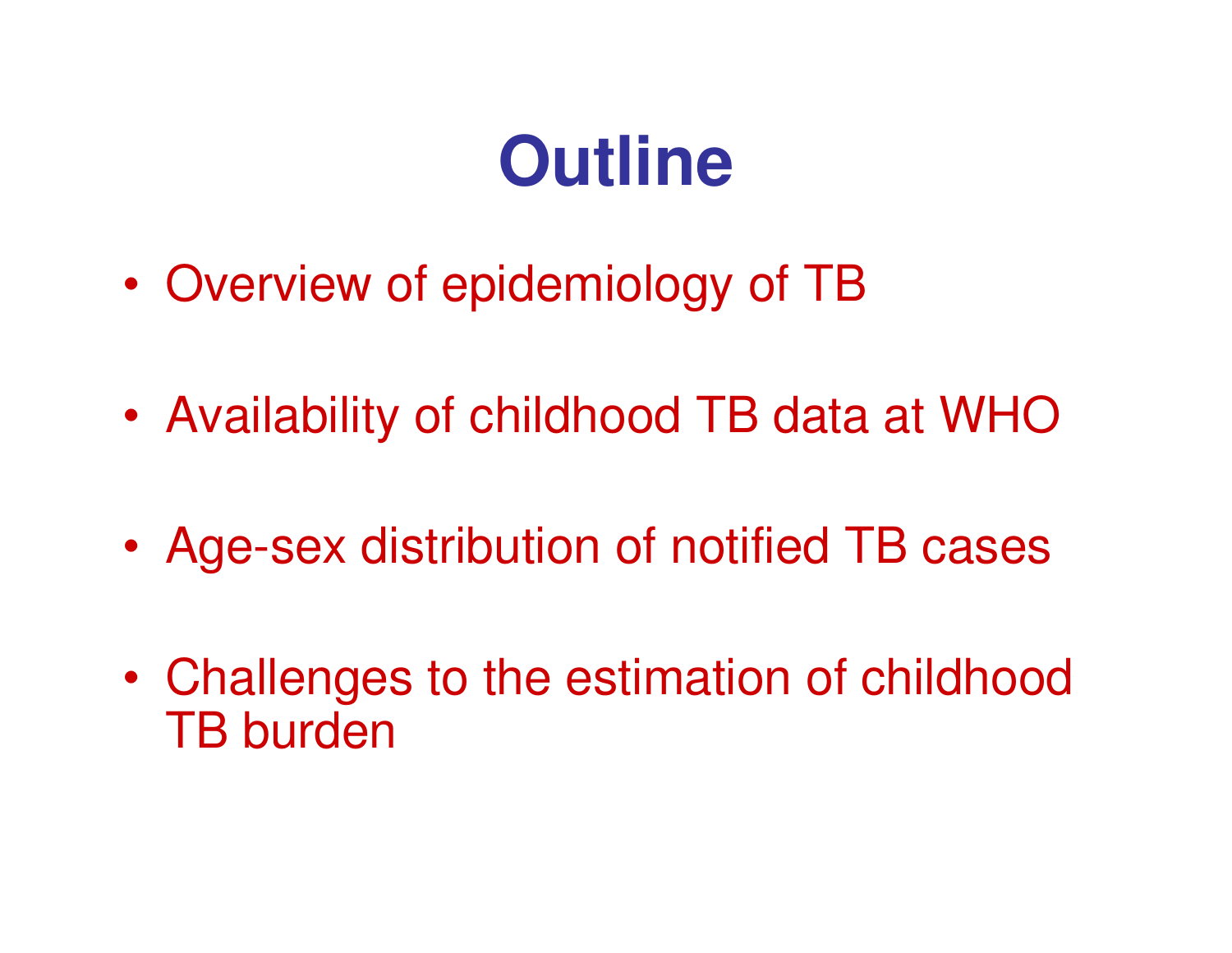#### **Impact and outcome targets**

#### **1. Outcome targets, DOTS (WHA\*, Stop TB Partnership)**

- $\sim 1$ ■ Detect ≥ 70% of new sputum smear-positive (SS+) cases
- $\sim 1$ **Successfully treat 85% of detected new SS+ cases**

#### **2. Impact targets (MDGs, Stop TB Partnership)**

- $\mathcal{C}^{\mathcal{A}}$ **Halt and reverse incidence by 2015 (MDG 6)**
- $\mathcal{L}_{\mathcal{A}}$ **Halve cases and deaths by 2015 vs. 1990 baseline**

**\* World Health Assembly**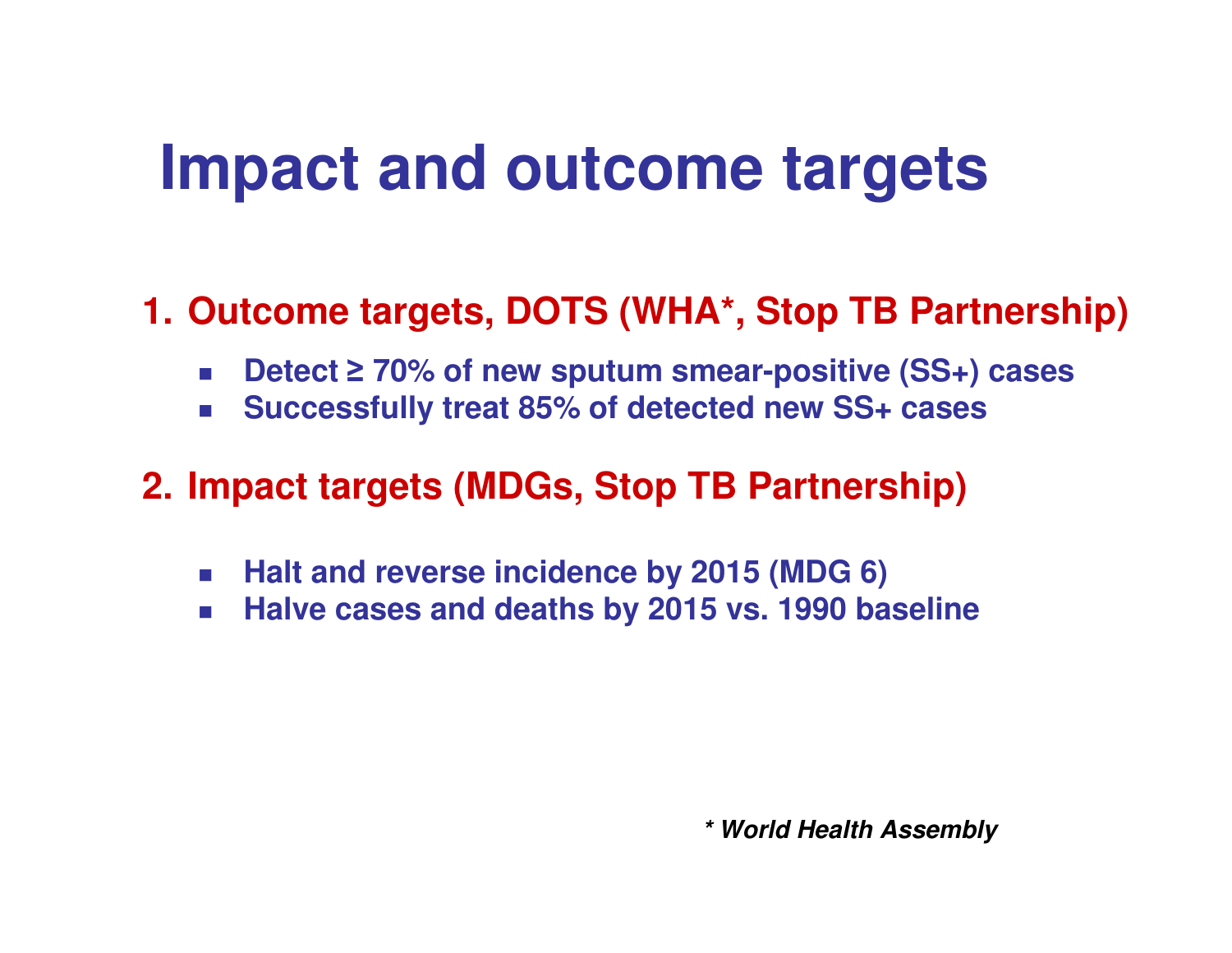## **Progress in case detection is stagnating**

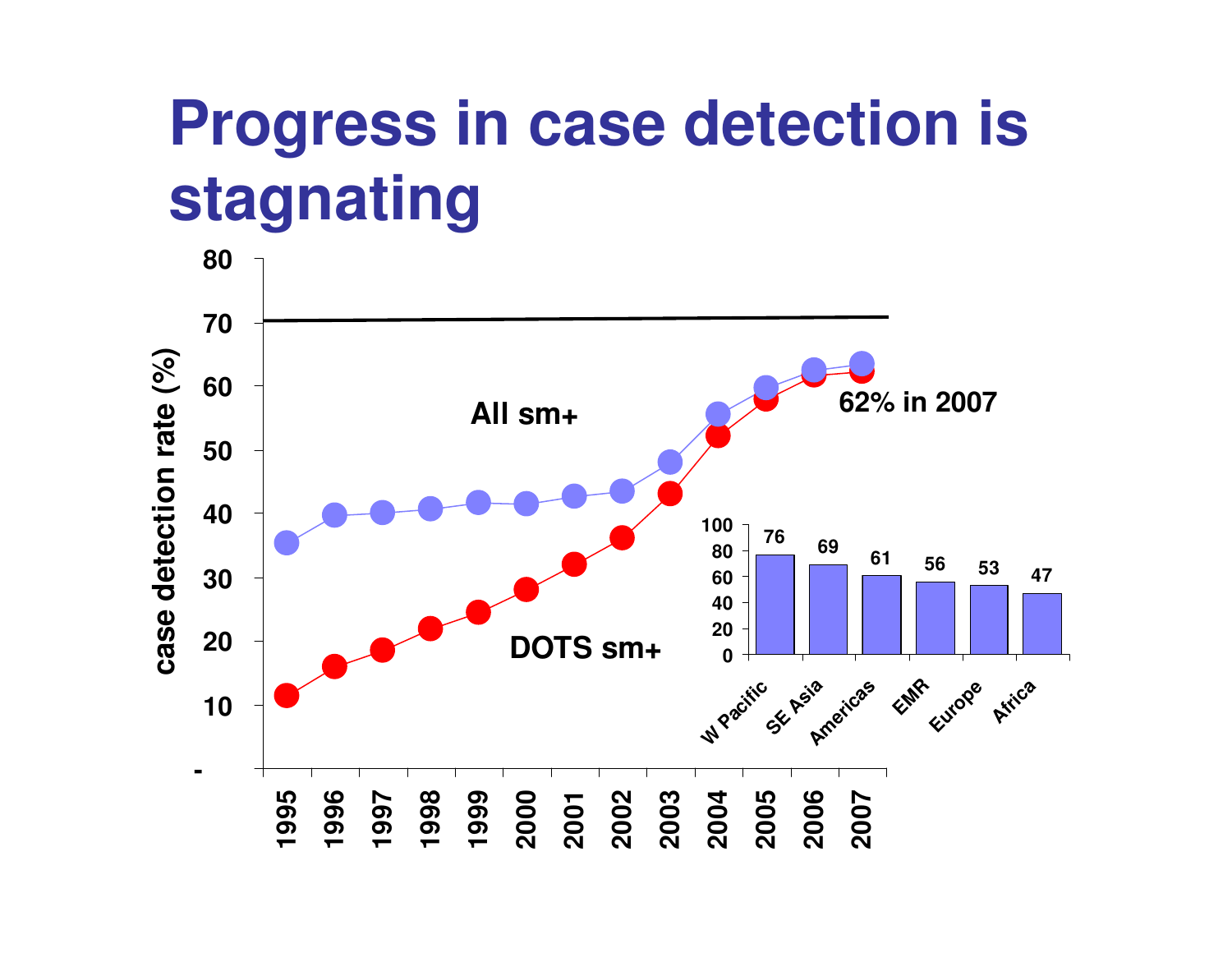# **71% of "missing" cases in Africa and SE Asia in 2007**

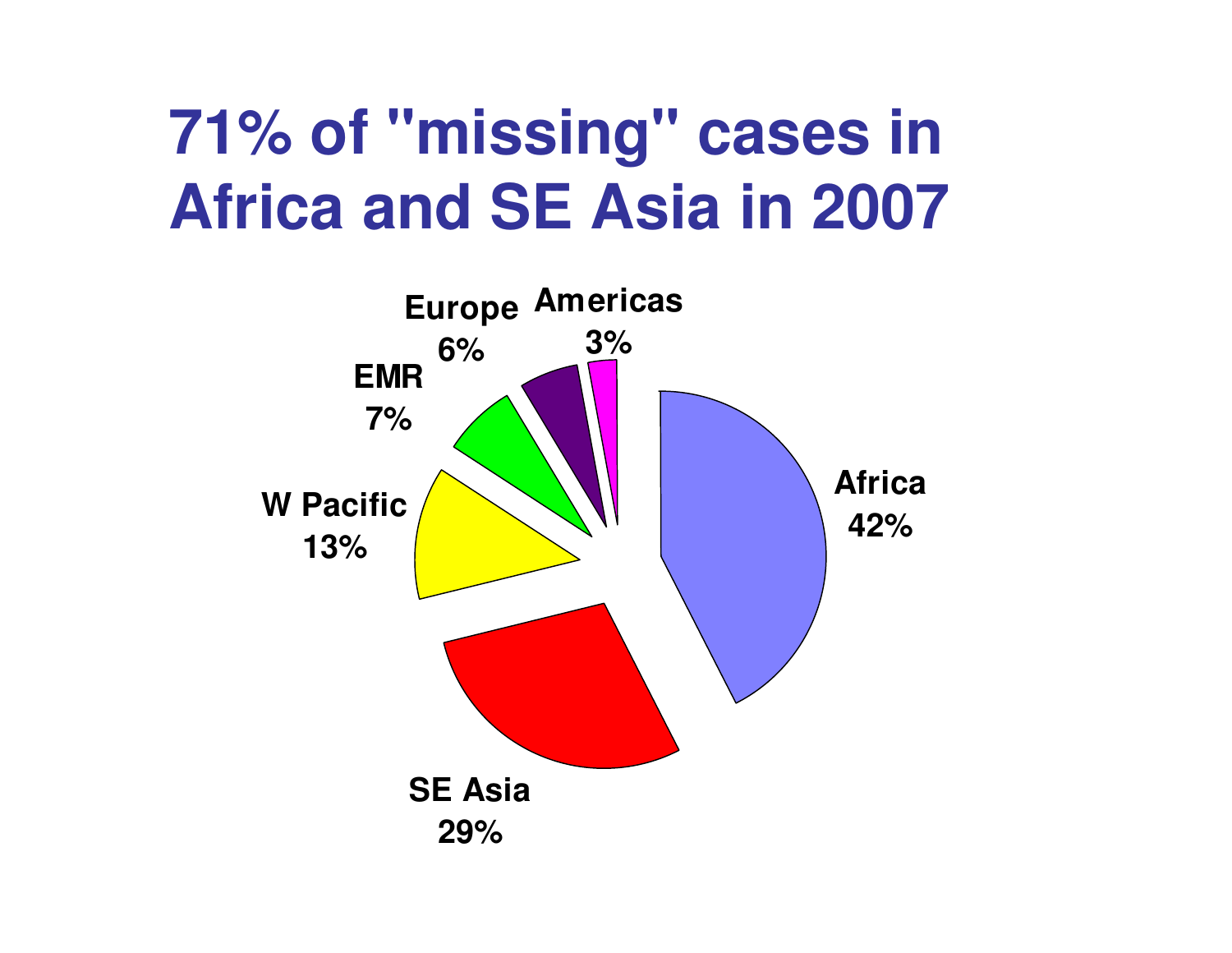#### **Treatment success target reached globally**



**Europe: 70%, Africa: 77%, Americas: 78%**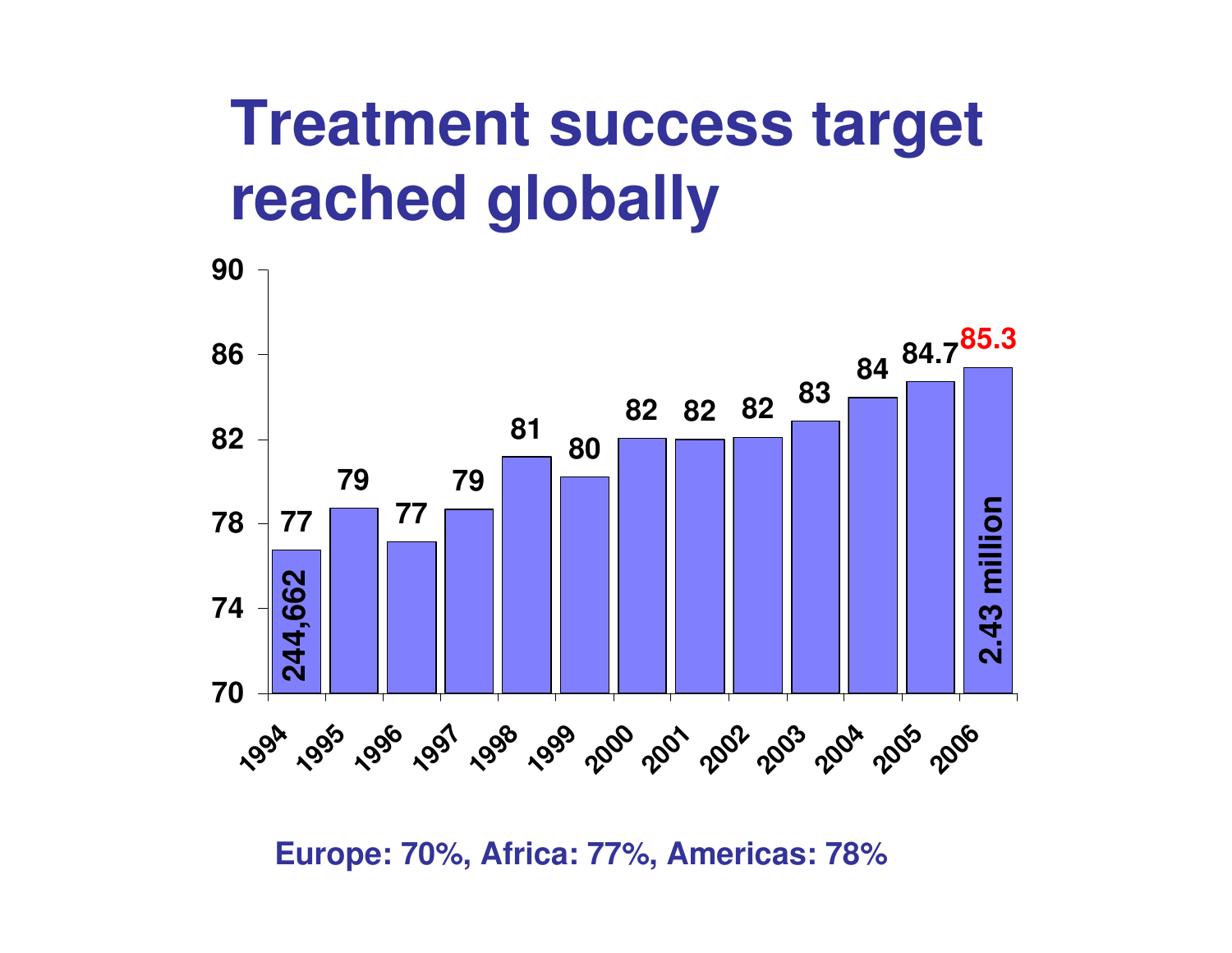#### **Incidence rates falling slowly**

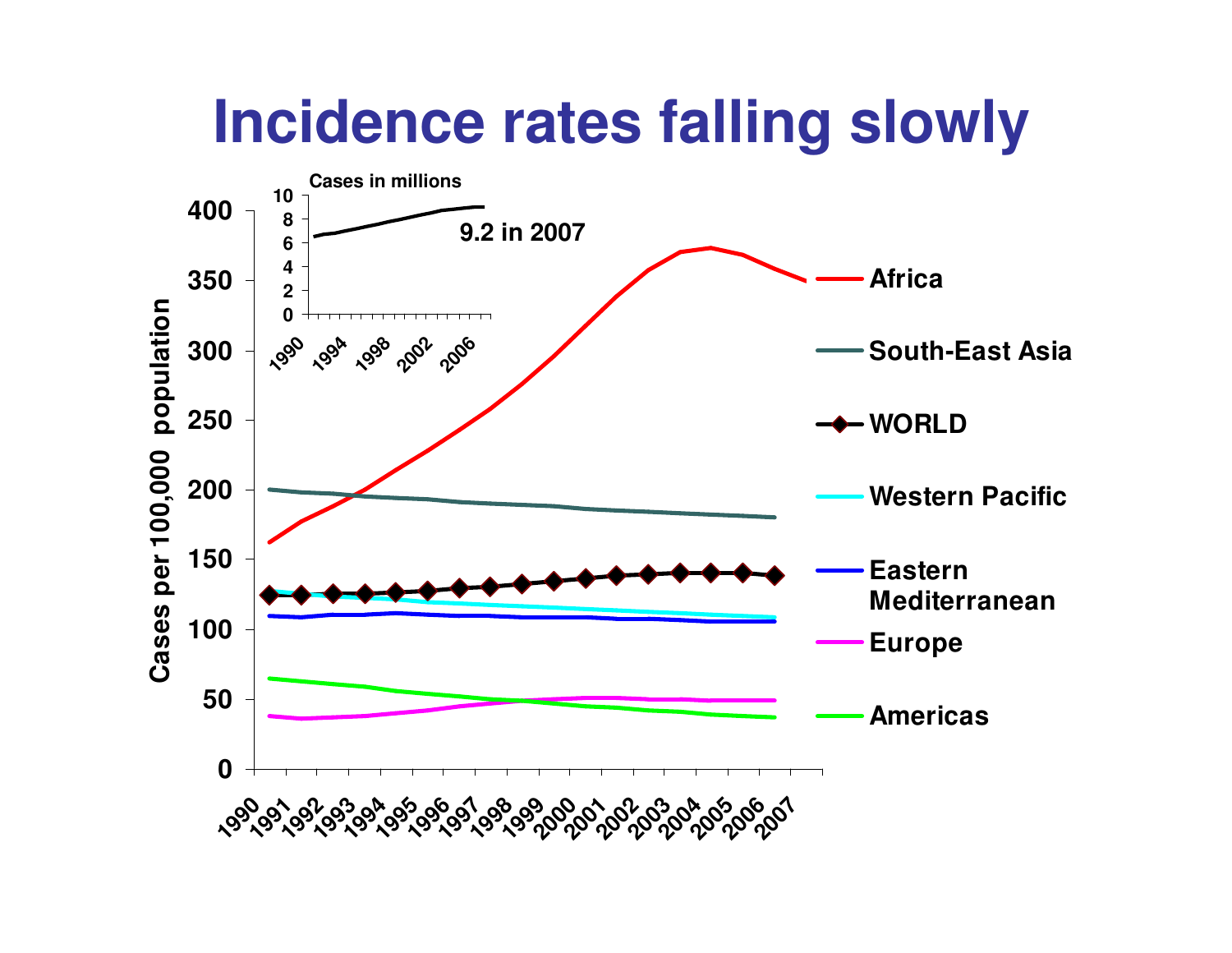# **Increase in estimated TB incidence in Eastern Europe** (1990-2007)

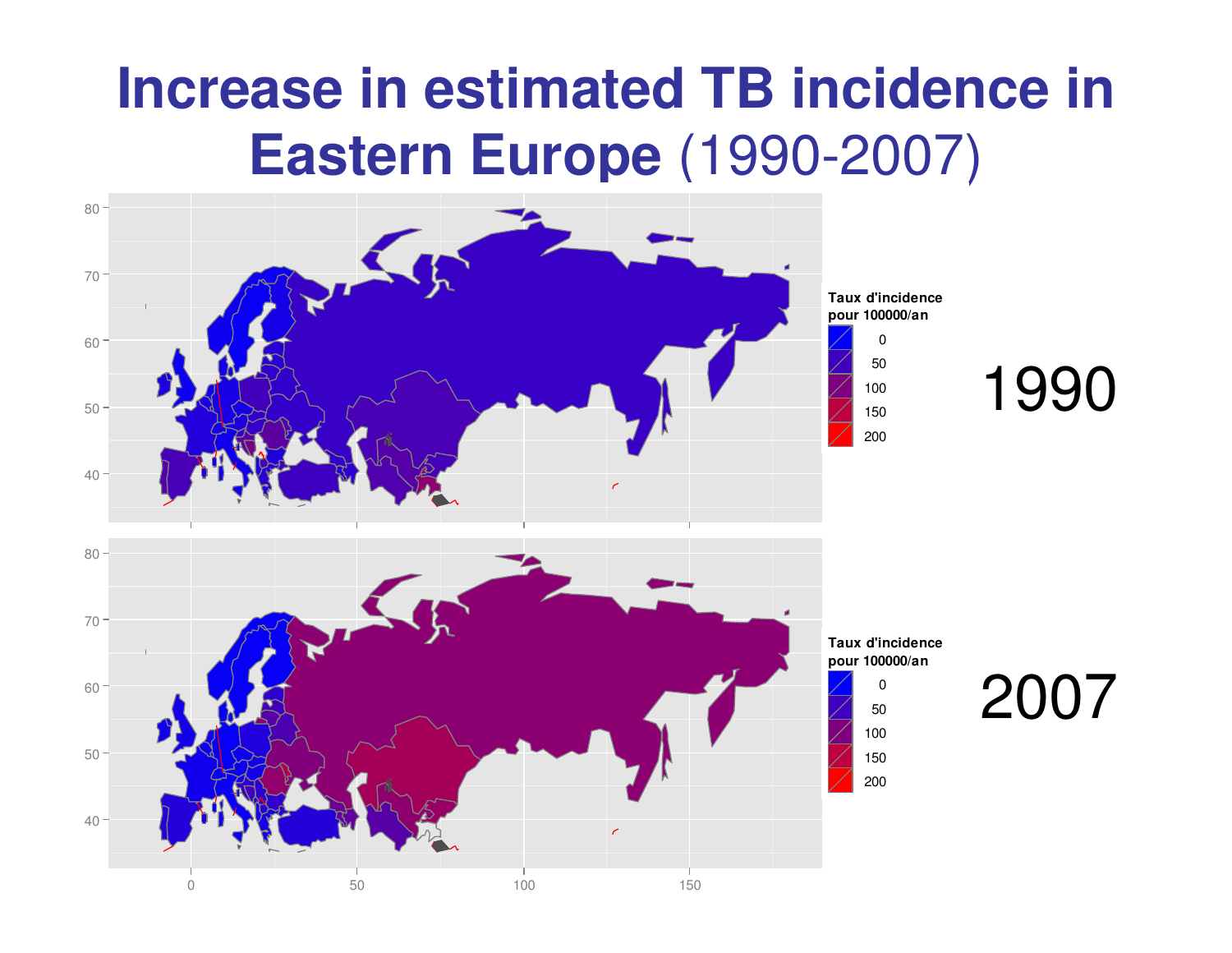### **Estimated TB incidence rates, by country, 2007**

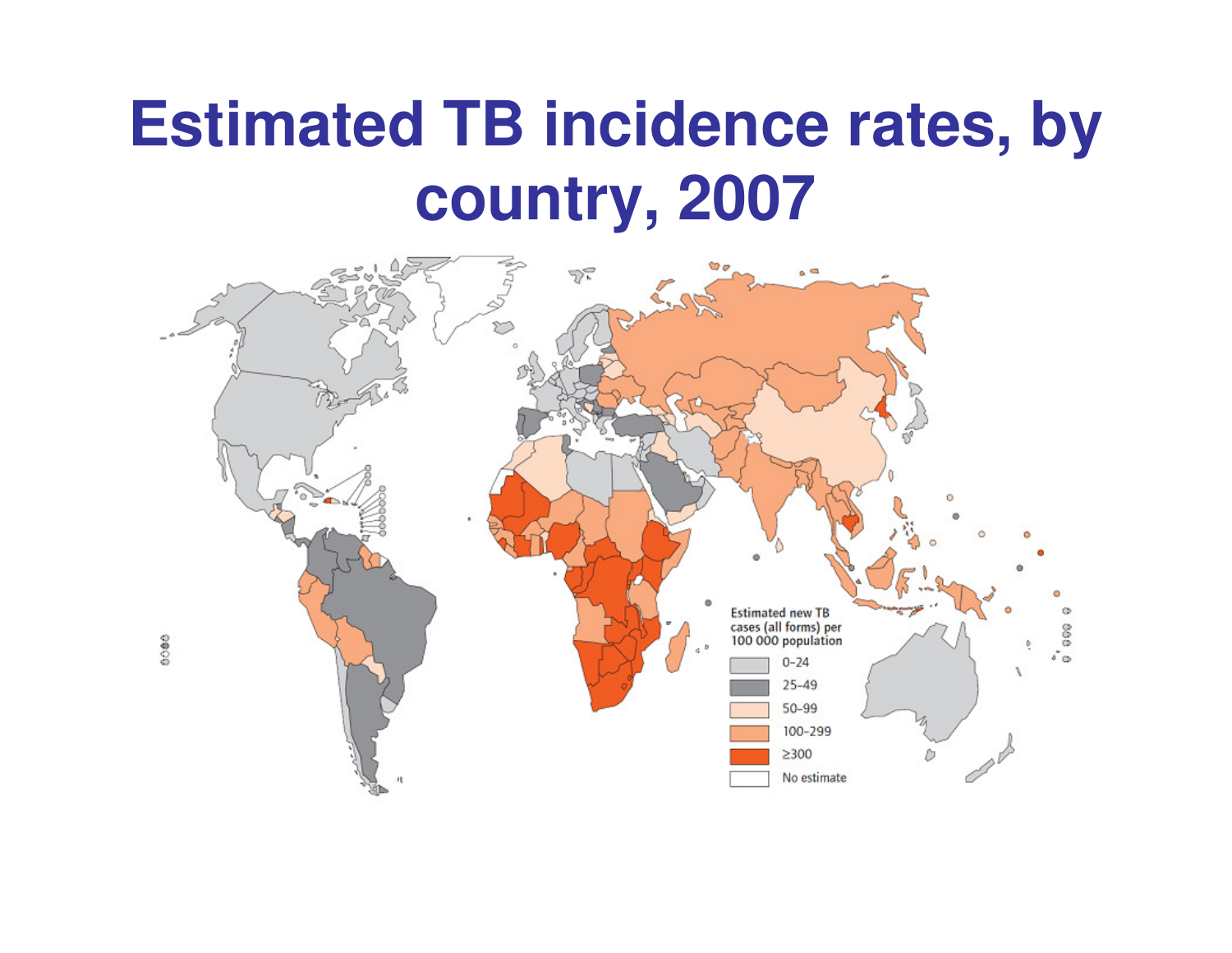#### **TB prevalence and mortality**



**Falling… but need to fall faster to reach targets**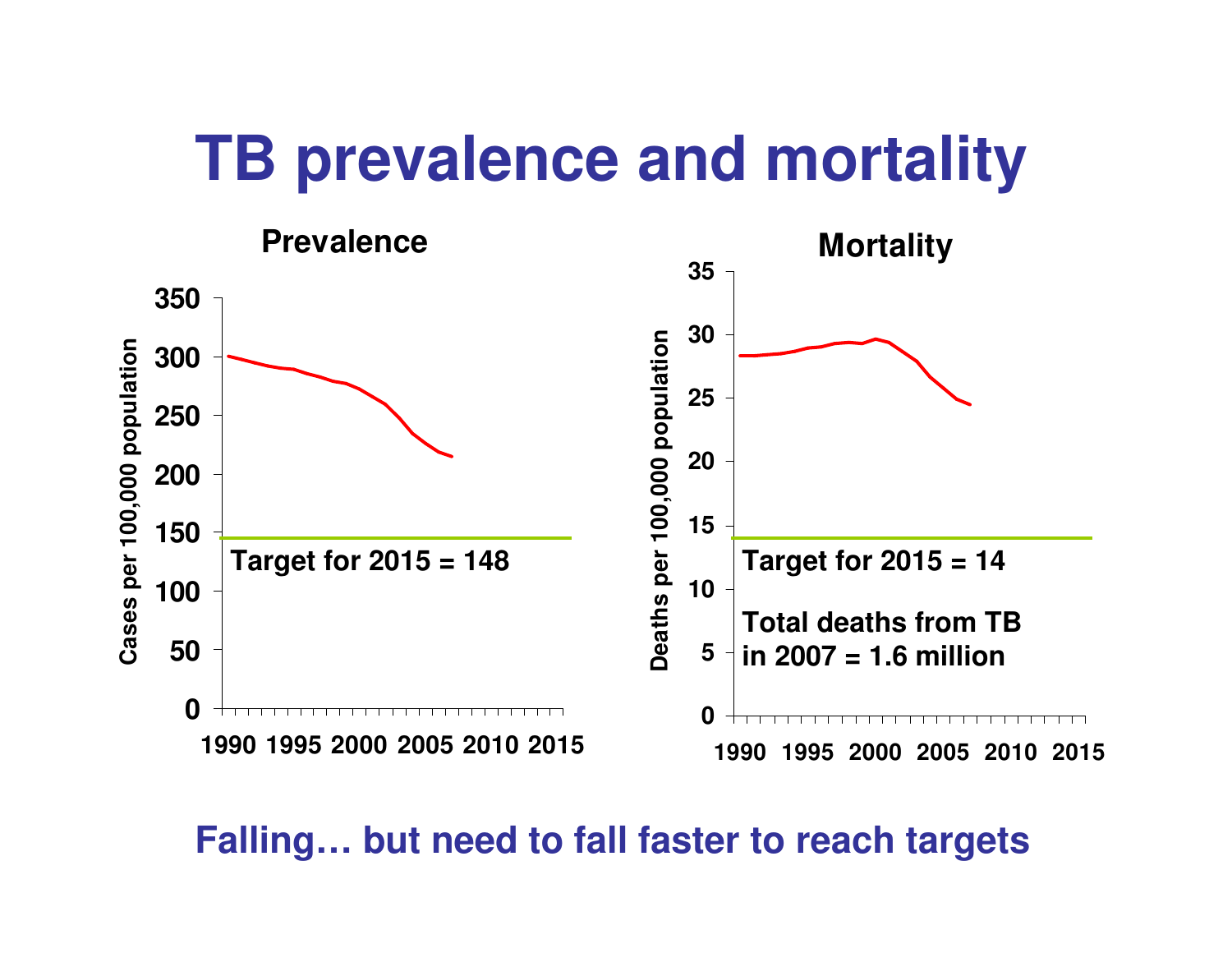## **Reductions in mortality: 3 regions on track, 3 are not**

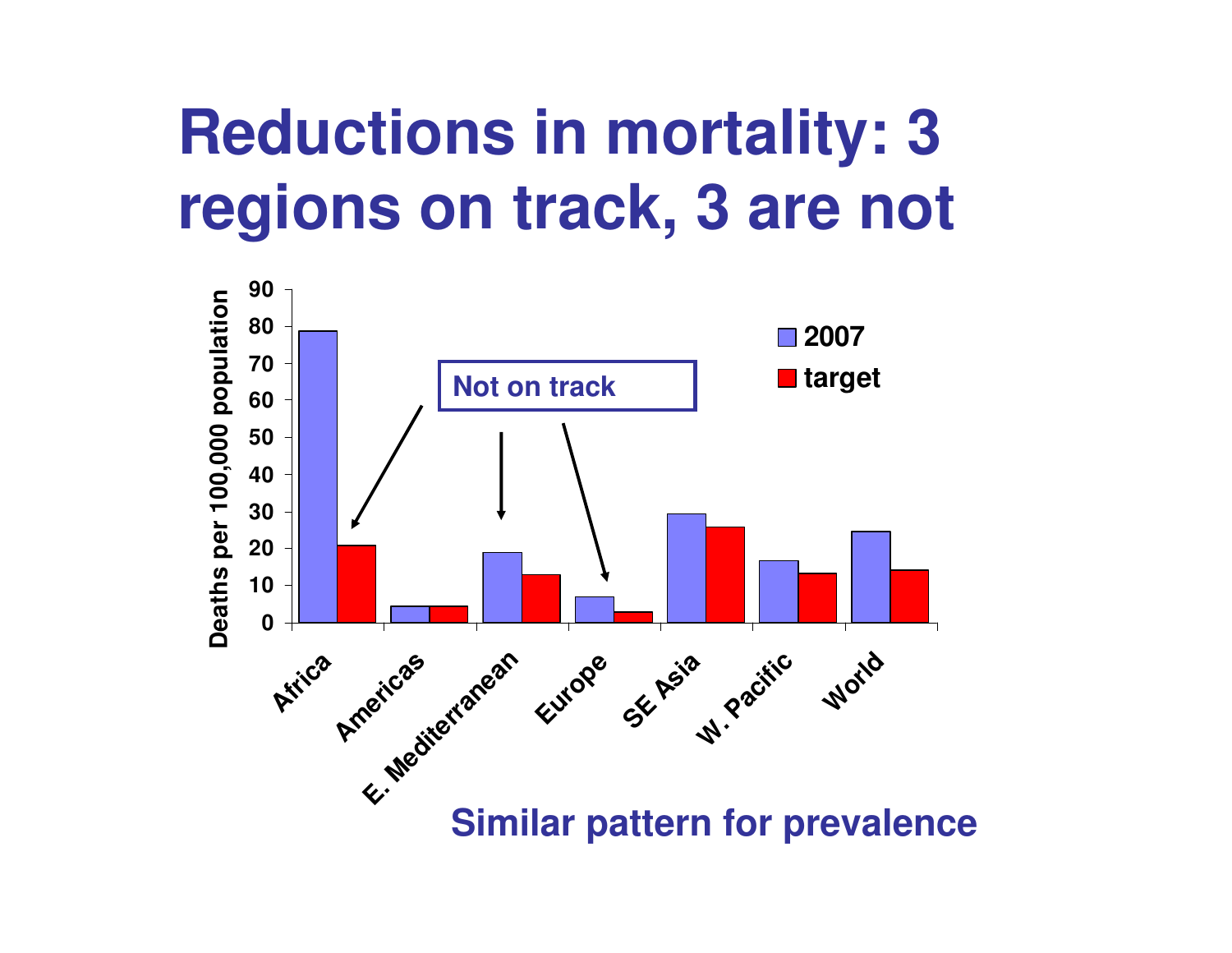## **Treatment outcome for HIV+ and HIV-, 2006 cohort.**

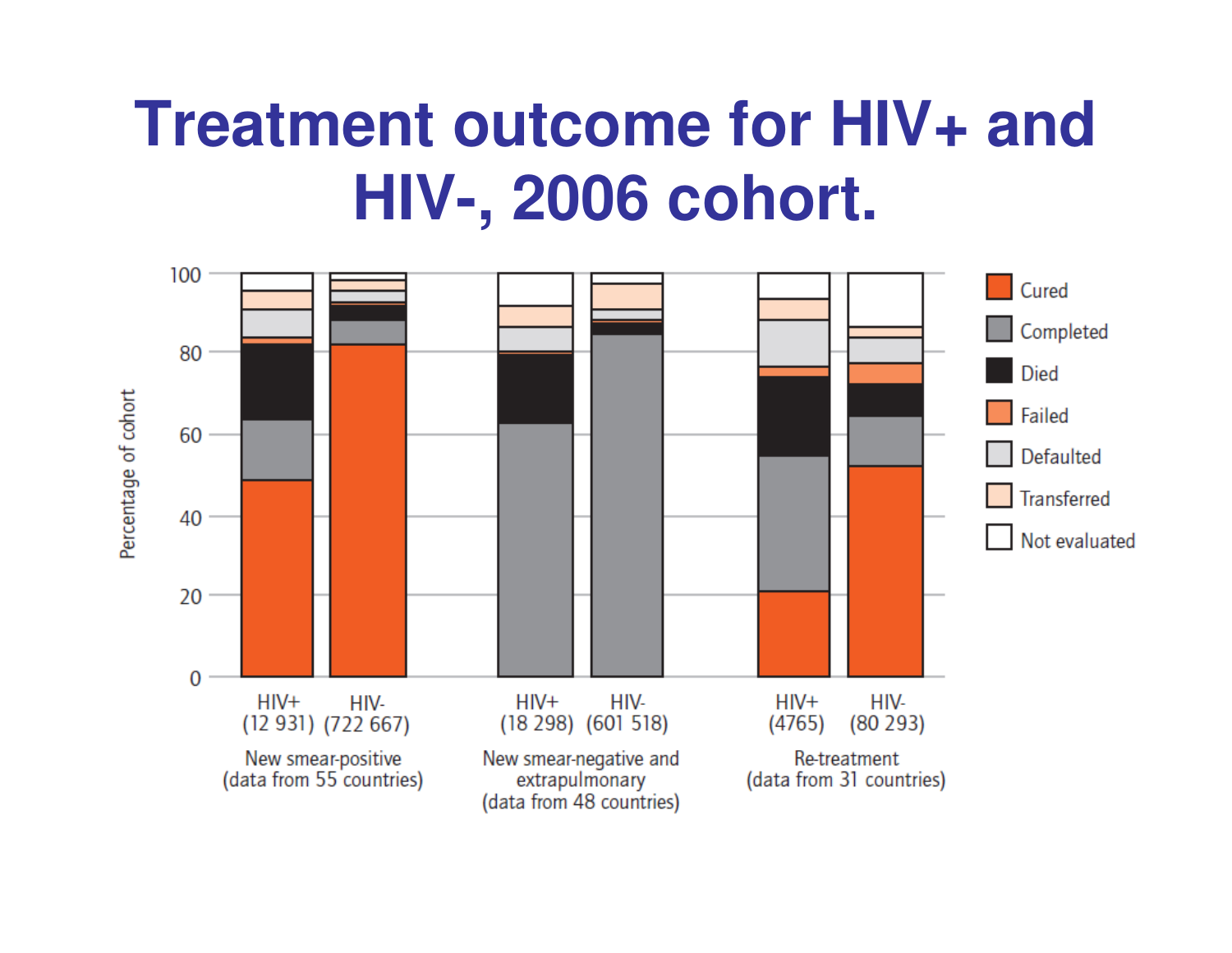# TB/HIV summary

- 1.4m incident TB infected with HIV (15% of 9.3m)
- • 63% of total TB/HIV estimated indirectly (104 countries) through the IRR method: need to scale up TB/HIV surveillance
- •Impact of ART on IRR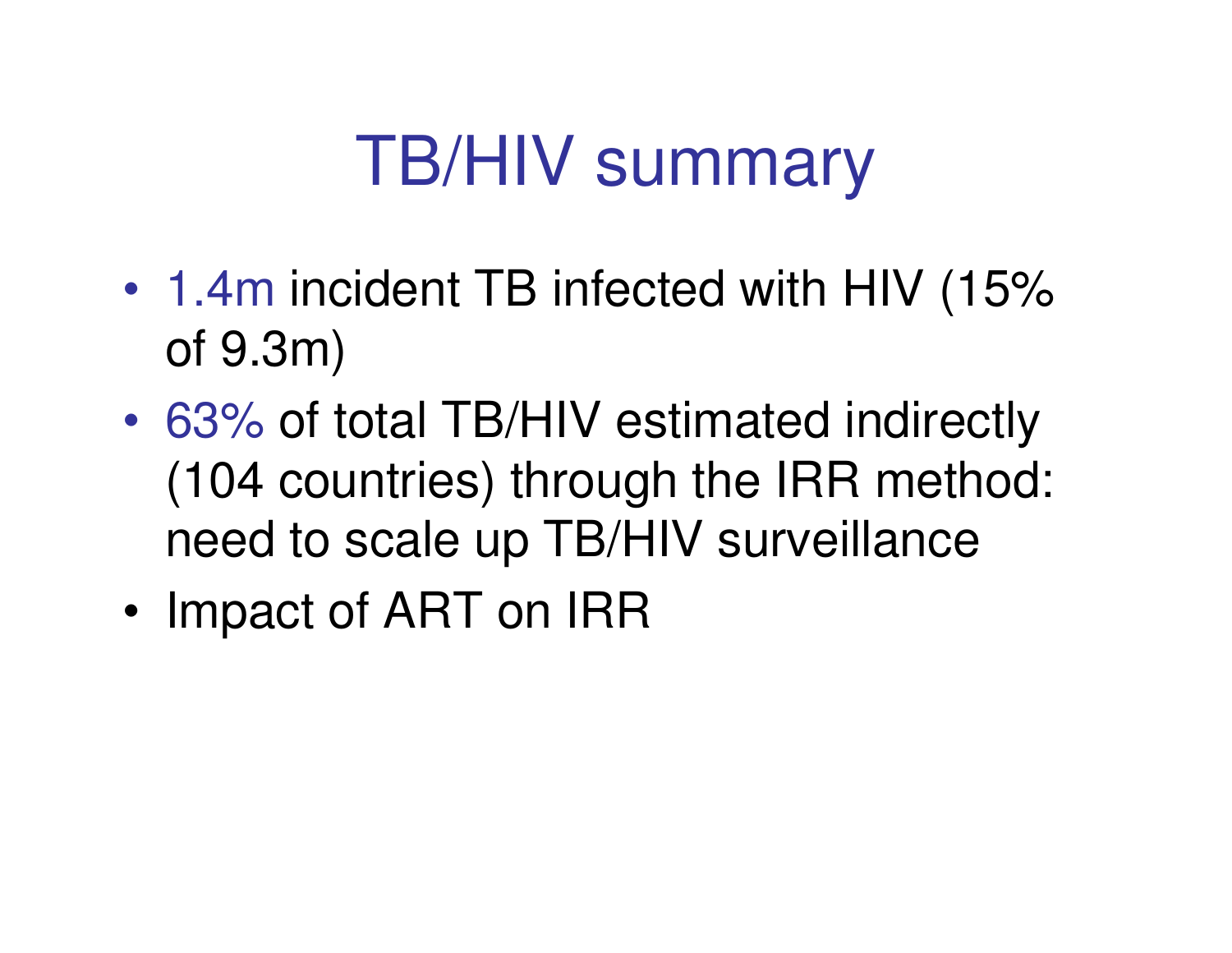# MDR in new, 27 priority countries

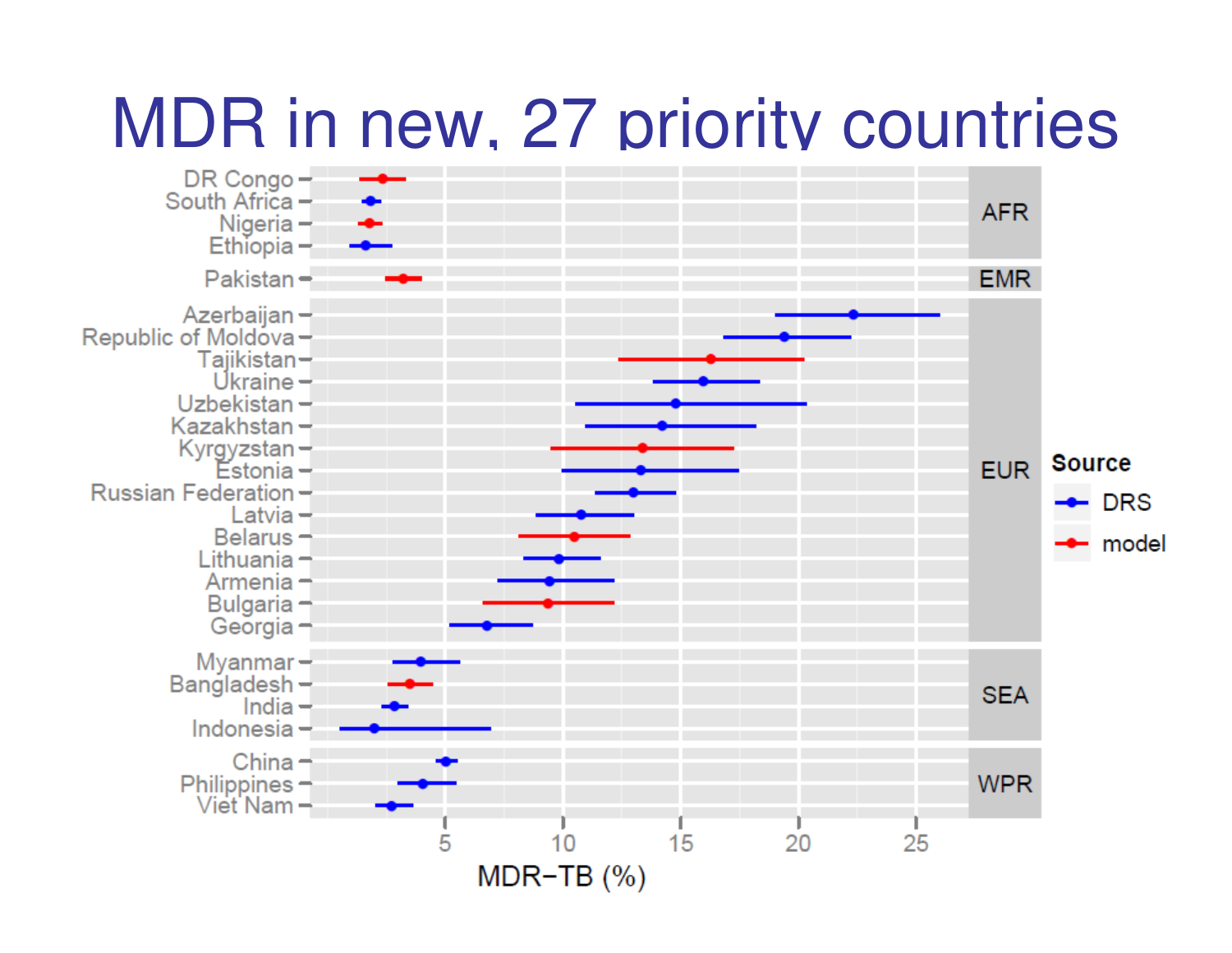# MDR in re-tx, 27 priority countries

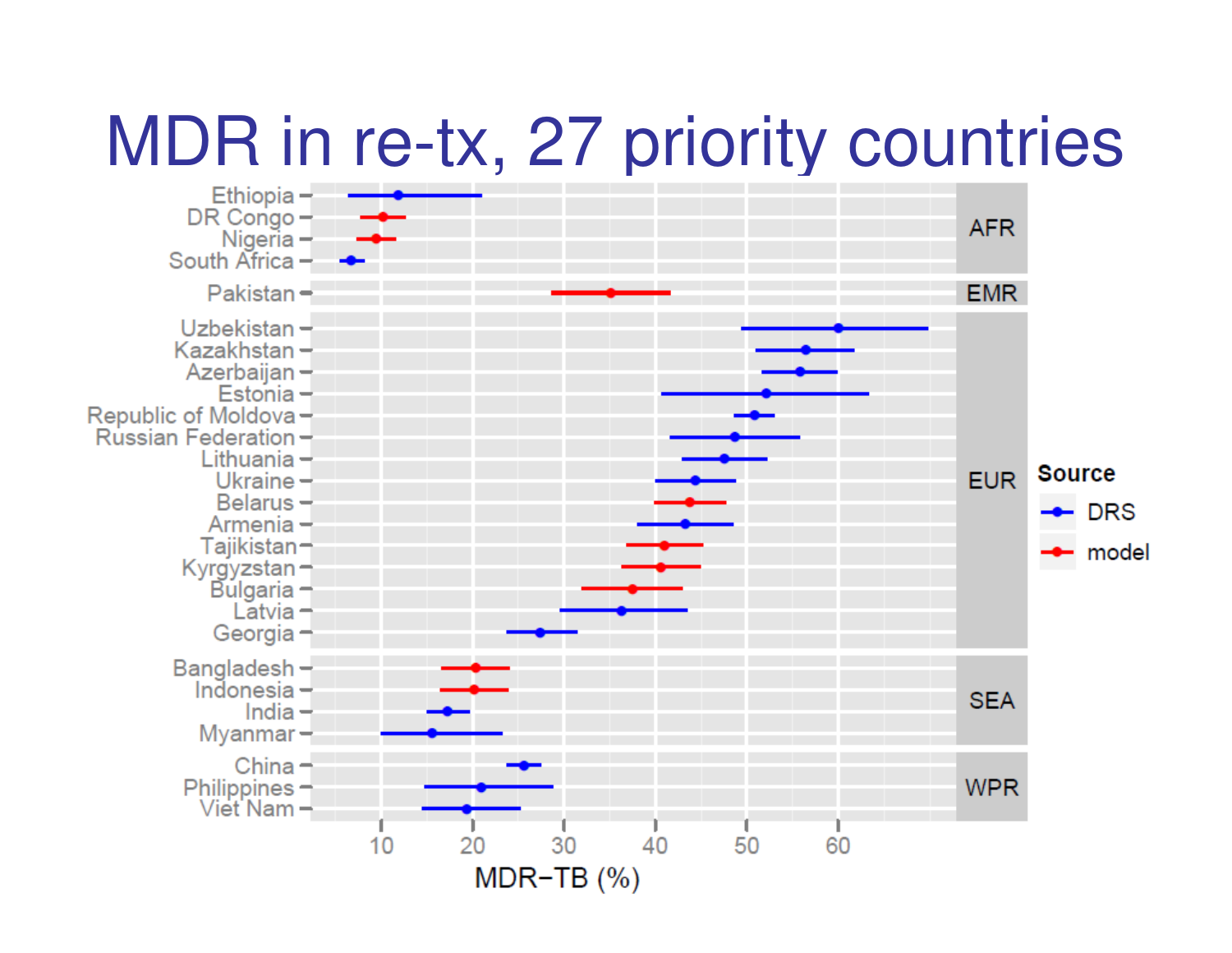### Increasing % of migrants among new TB cases in Western Europe



\* 24 countries (excluding Andorra, Bulgaria, Cyprus, Greece, Luxembourg, Monaco, Poland, Romania, San Marino, Spain)

Source: EuroTB 2007: http://ecdc.europa.eu/documents/pdf/EuroTB\_report.pdf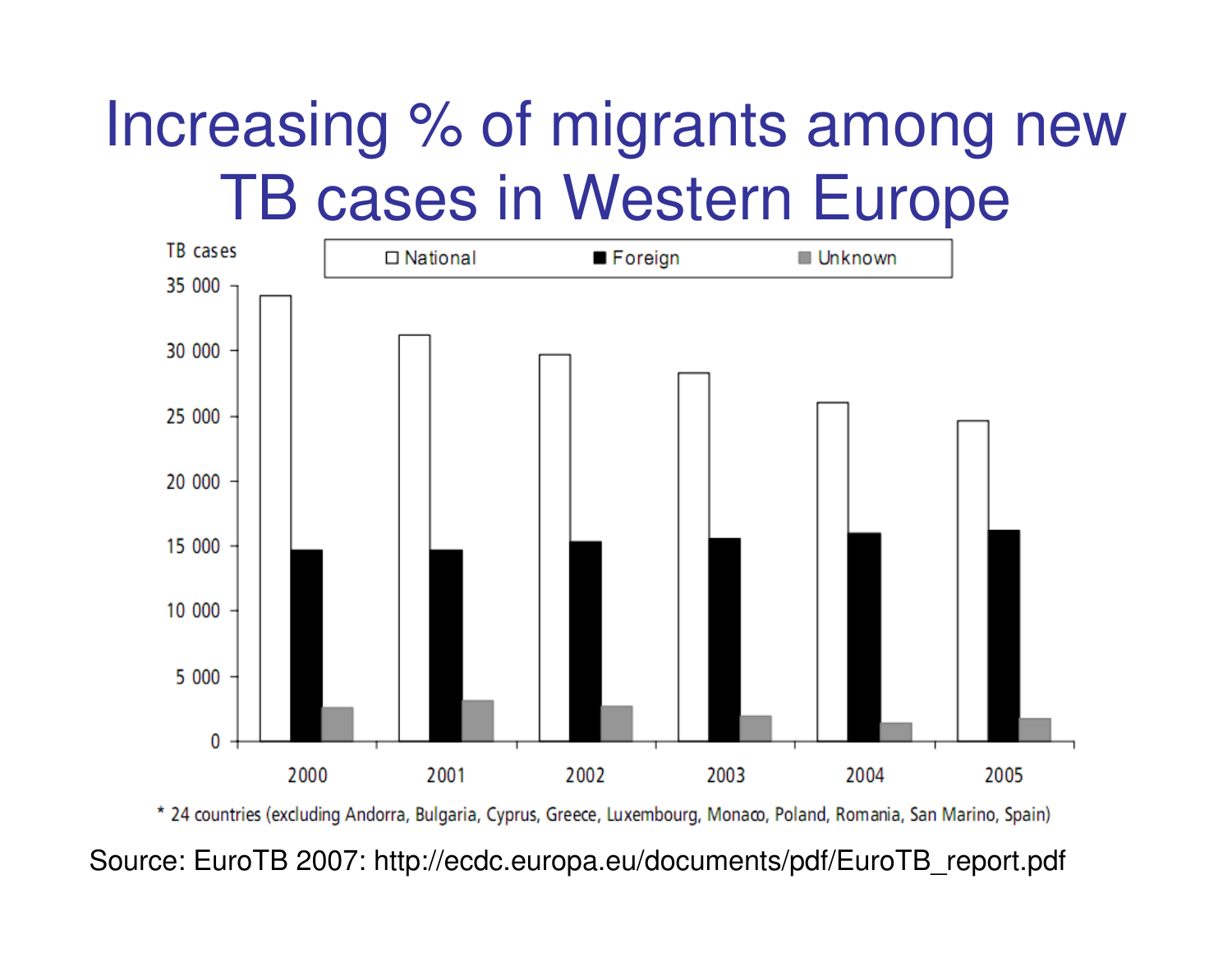# Childhood TB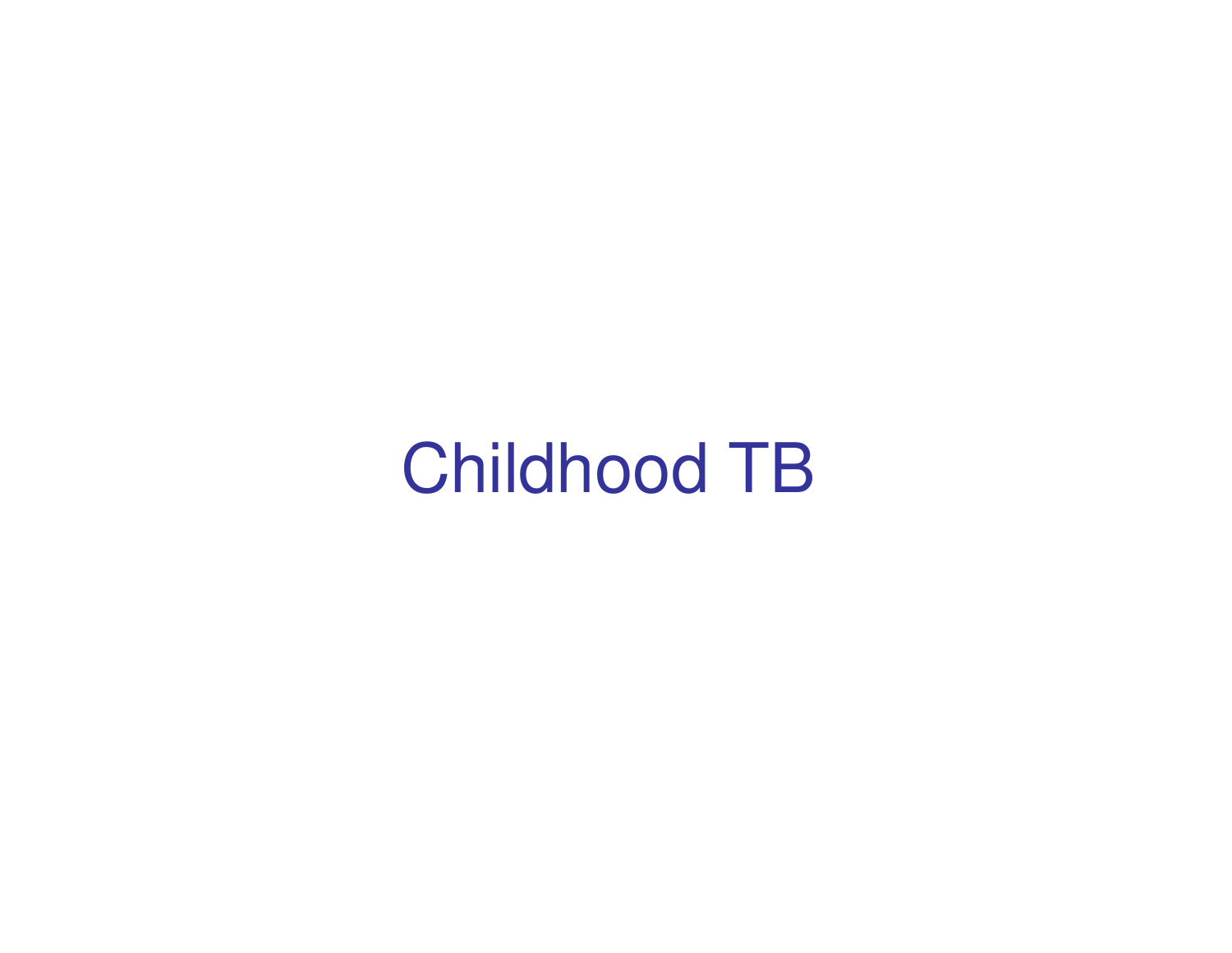TB cases and deaths, by clinical form and age group, Brazil, 2004



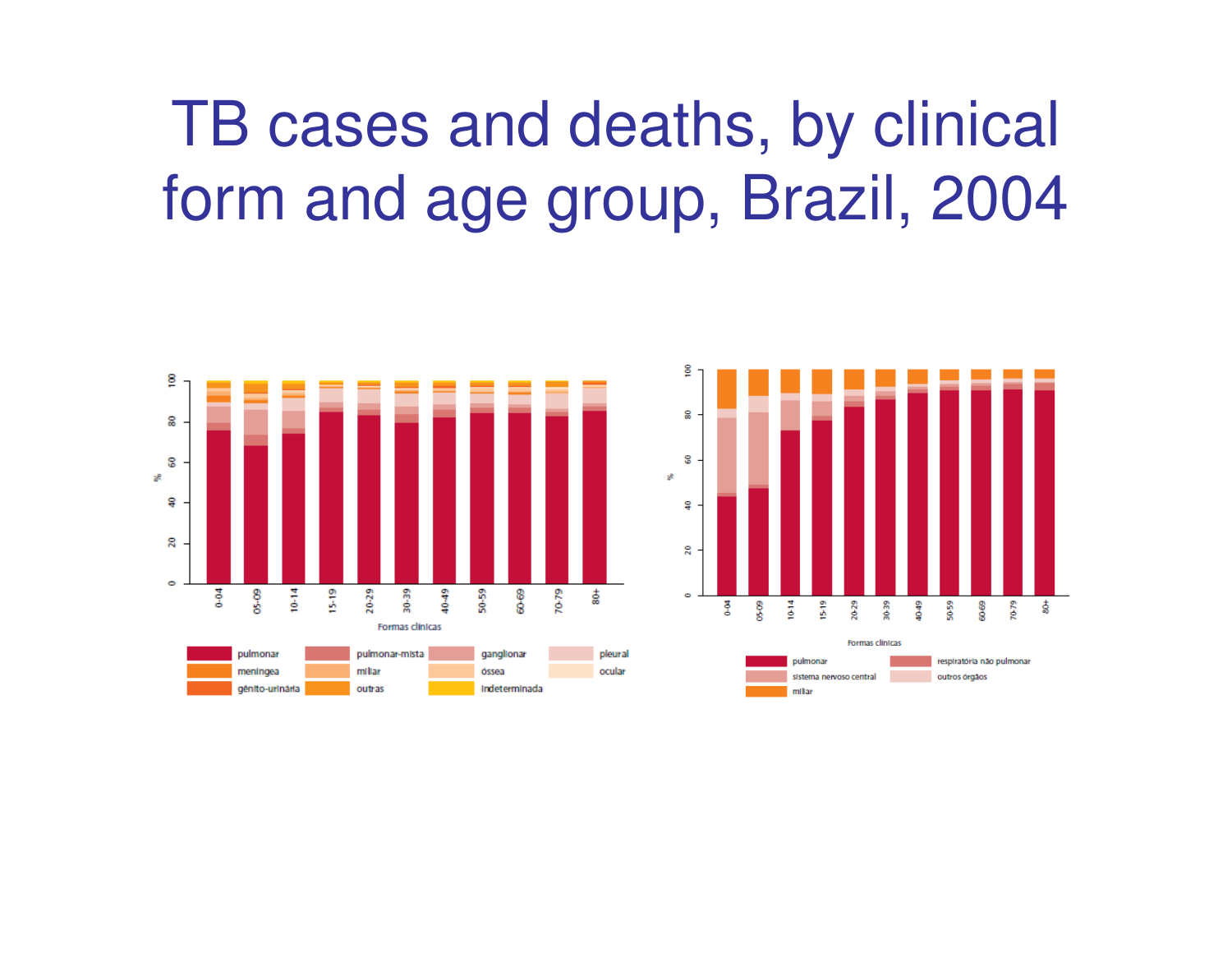#### TB CFR for each of the 27 Brazilian states, by sex and age group

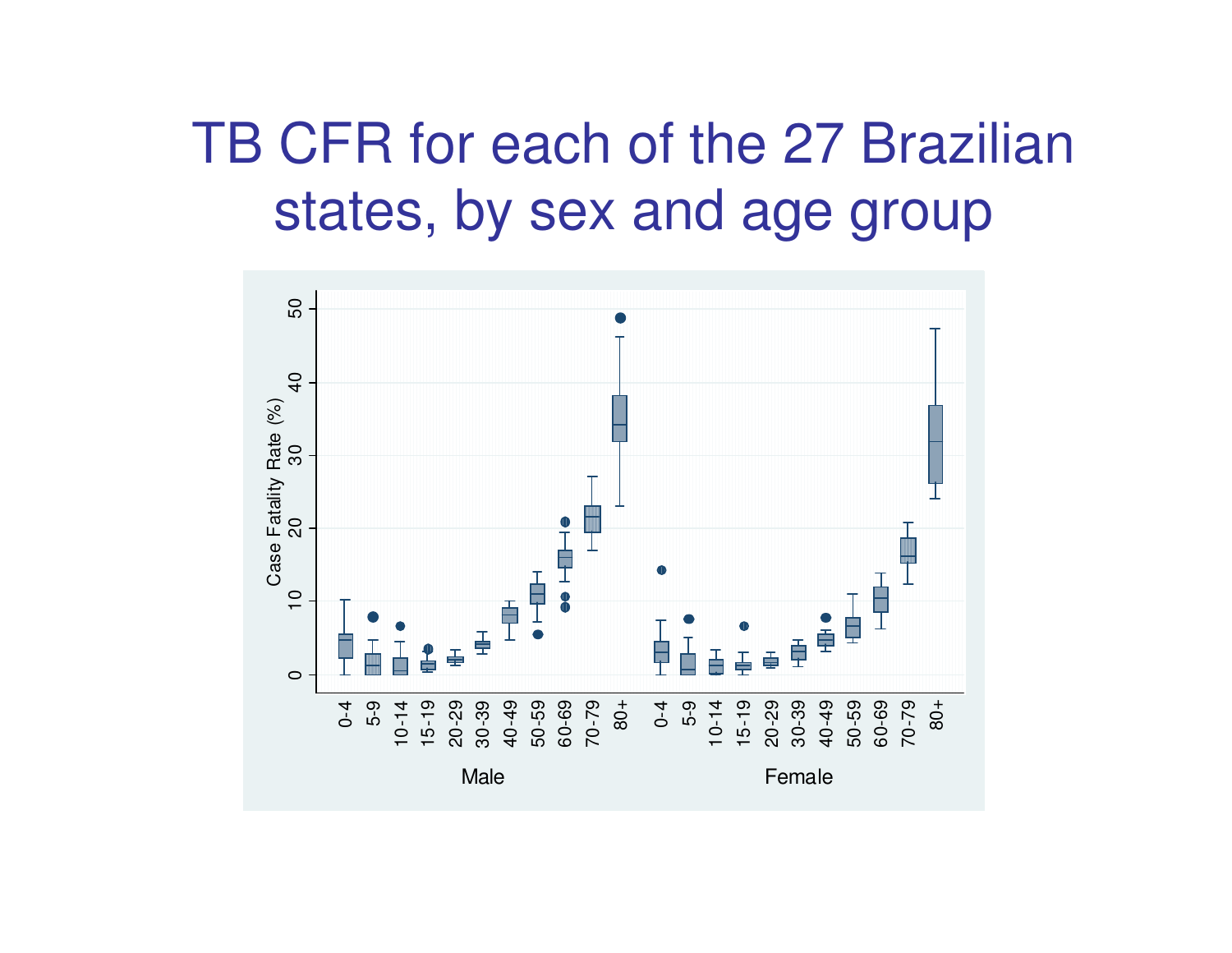# **Availability of childhood TB data at WHO**

- • Smear+ cases: 0-14
	- $\mathcal{L}_{\mathcal{A}}$  , and the set of the set of the set of the set of the set of the set of the set of the set of the set of the set of the set of the set of the set of the set of the set of the set of the set of the set of th 1995: 55% countries, 74% of global burden
	- $\mathcal{L}_{\mathcal{A}}$  , and the set of the set of the set of the set of the set of the set of the set of the set of the set of the set of the set of the set of the set of the set of the set of the set of the set of the set of th 2007: 69% countries, 98% of global burden
- • Smear- and extrapulmonary: 0-14
	- $\mathcal{L}_{\mathcal{A}}$  , and the set of the set of the set of the set of the set of the set of the set of the set of the set of the set of the set of the set of the set of the set of the set of the set of the set of the set of th 2006: 51% countries, 30% of global burden
	- $\mathcal{L}_{\mathcal{A}}$  , and the set of the set of the set of the set of the set of the set of the set of the set of the set of the set of the set of the set of the set of the set of the set of the set of the set of the set of th 2007: 52% countries, 38% of global burden
- • Cases: 0-4, 5-14
	- –2006: 36% countries, 22% of global burden
	- $\mathcal{L}_{\mathcal{A}}$  , and the set of the set of the set of the set of the set of the set of the set of the set of the set of the set of the set of the set of the set of the set of the set of the set of the set of the set of th 2007: 41% countries, 25% of global burden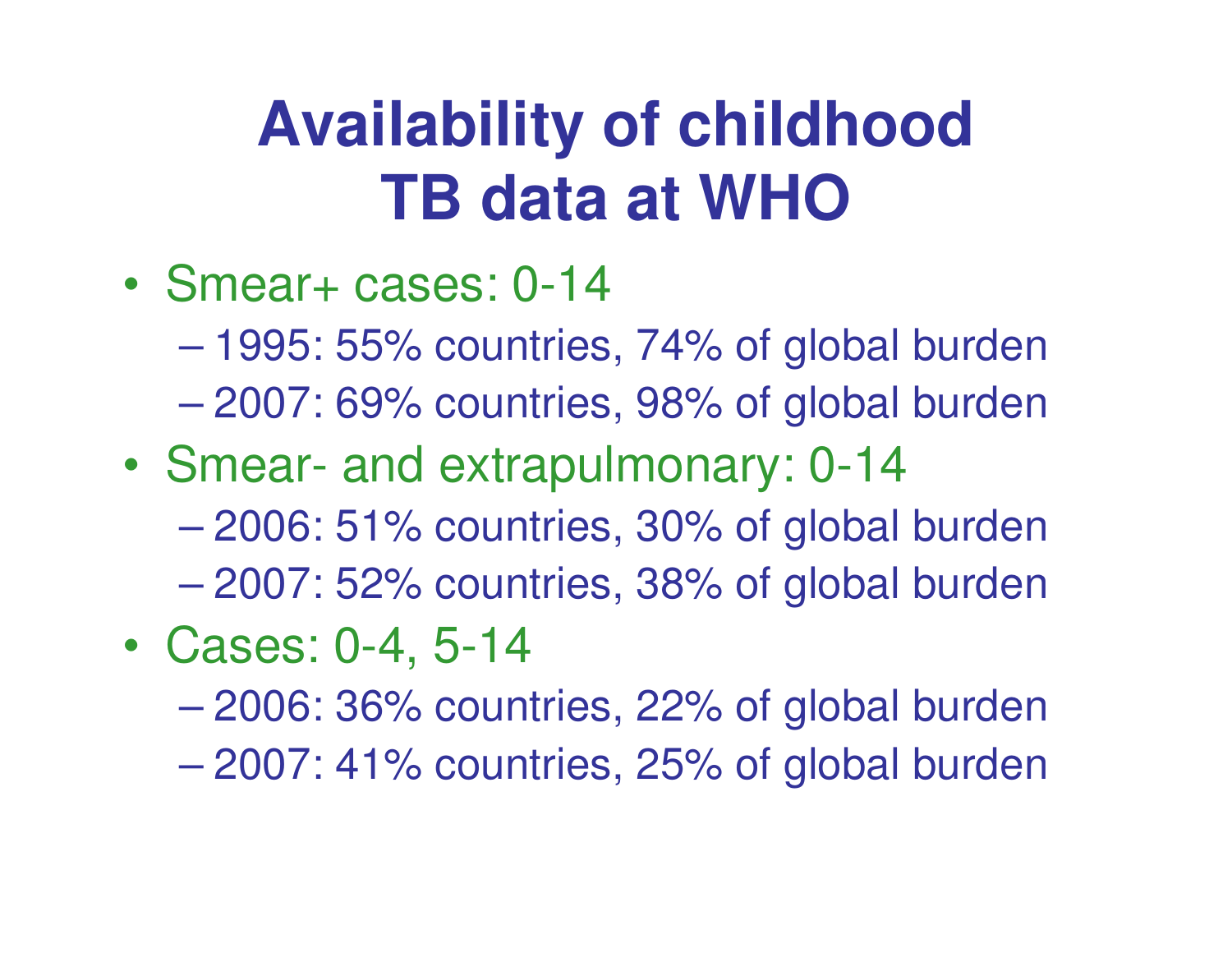### Smear + notification - % 0-14/all 9 epidemiological regions

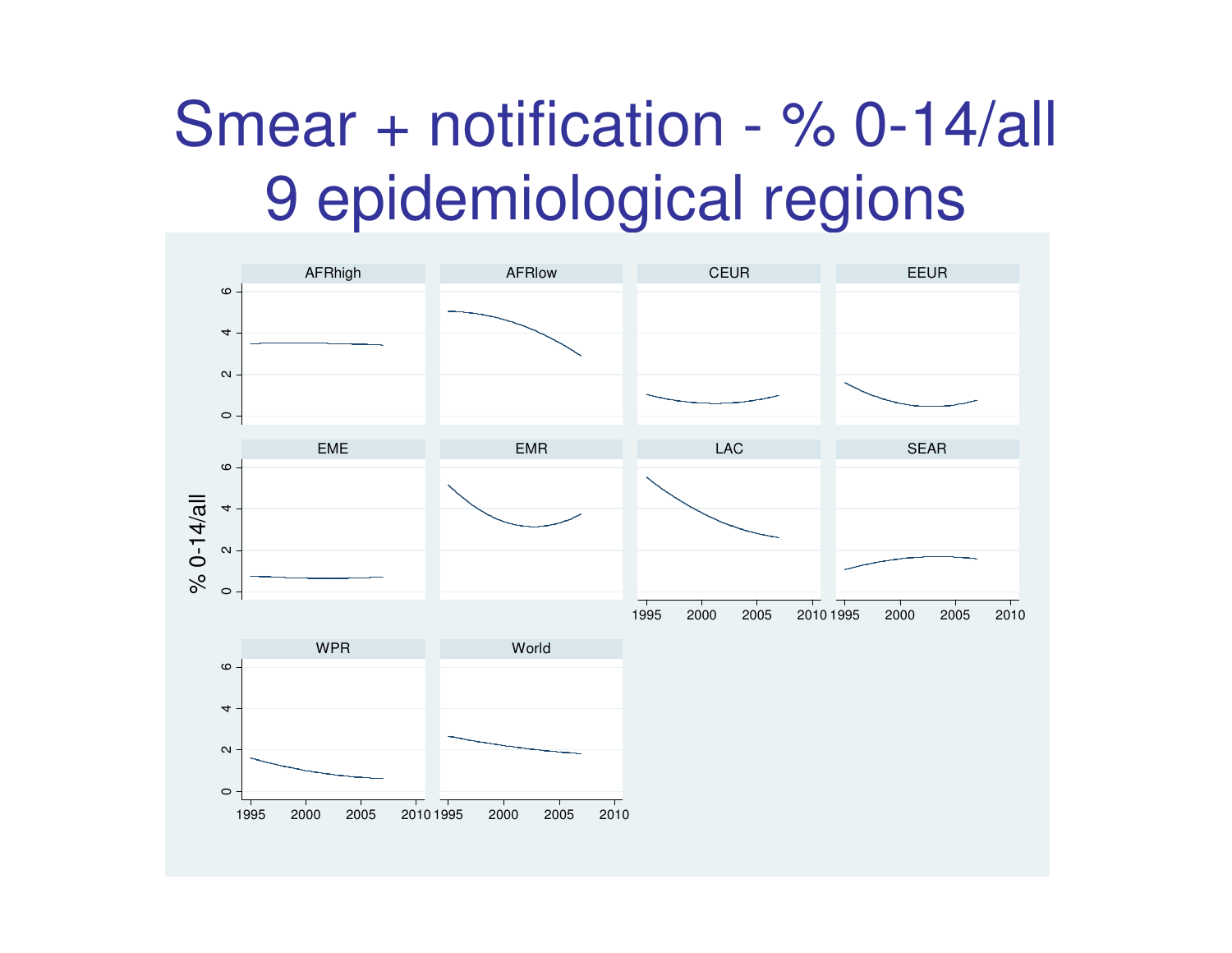## Smear + notification - % 0-14/all Big differences among countries

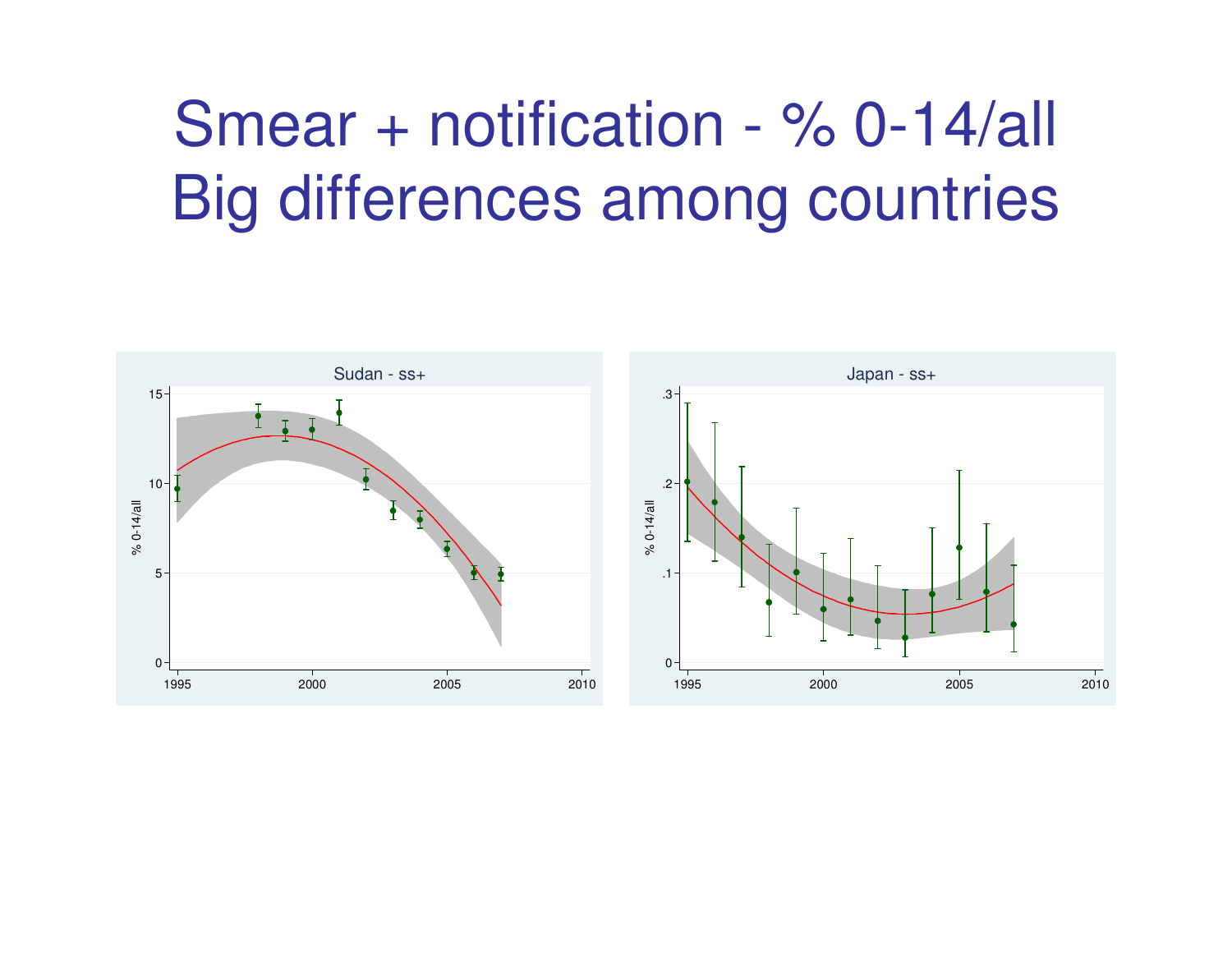# Methodological issues Smear + notification - % 0-14/all







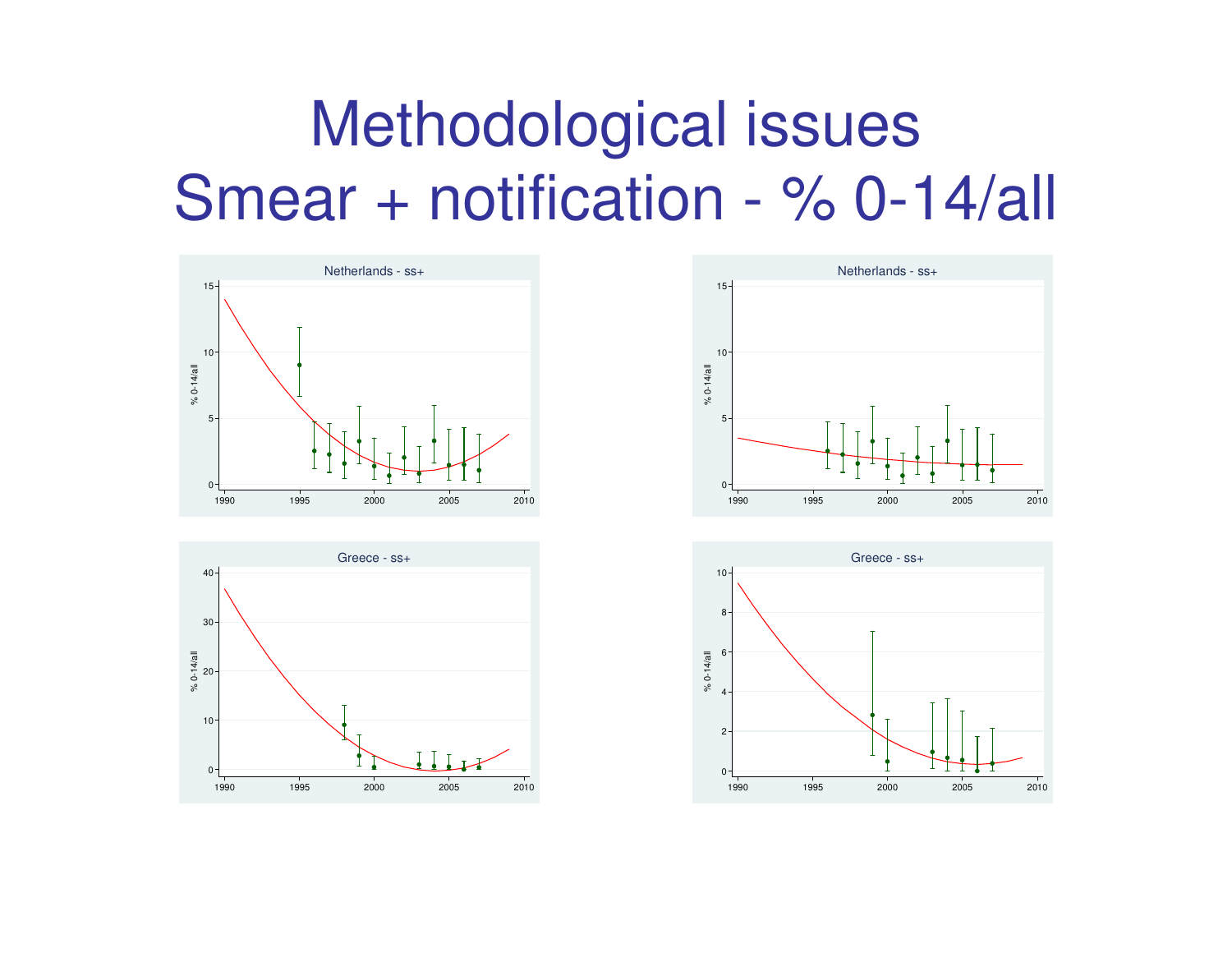## Smear + notification - % 0-14/all

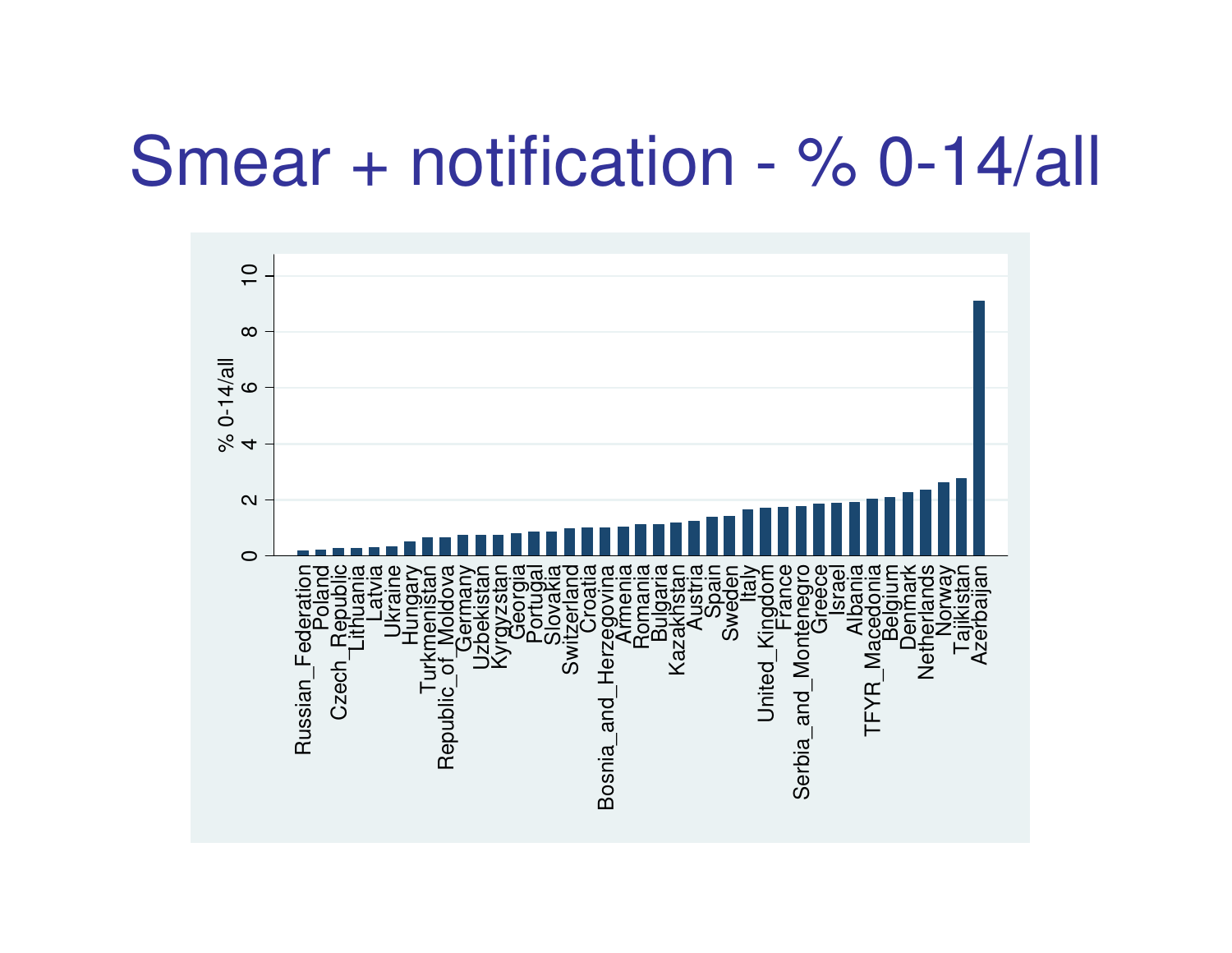#### Smear-neg and extra-pulmonary - % 0-14/all Eastern Europe

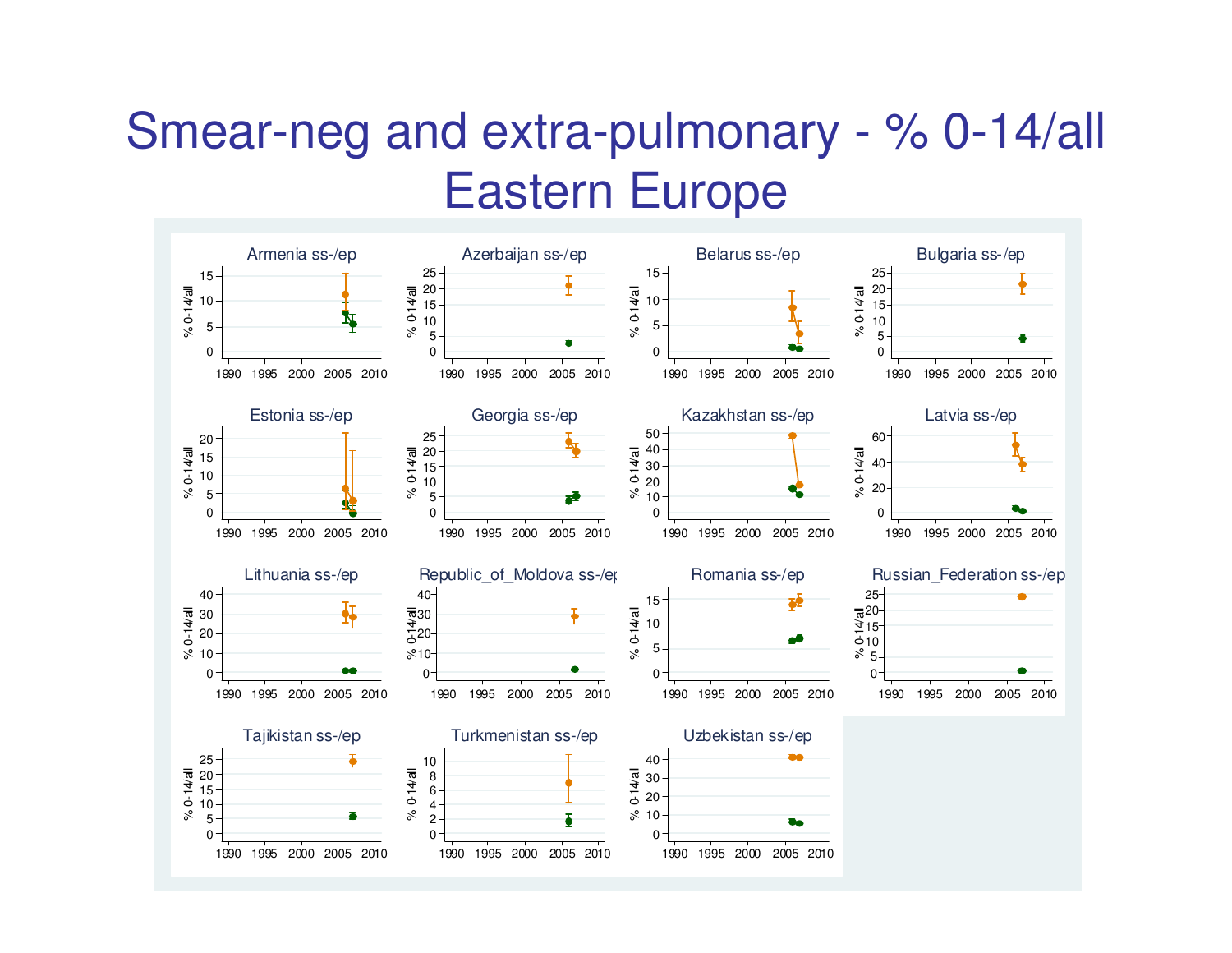#### Smear-neg and extra-pulmonary - % 0-14/all Established market economies

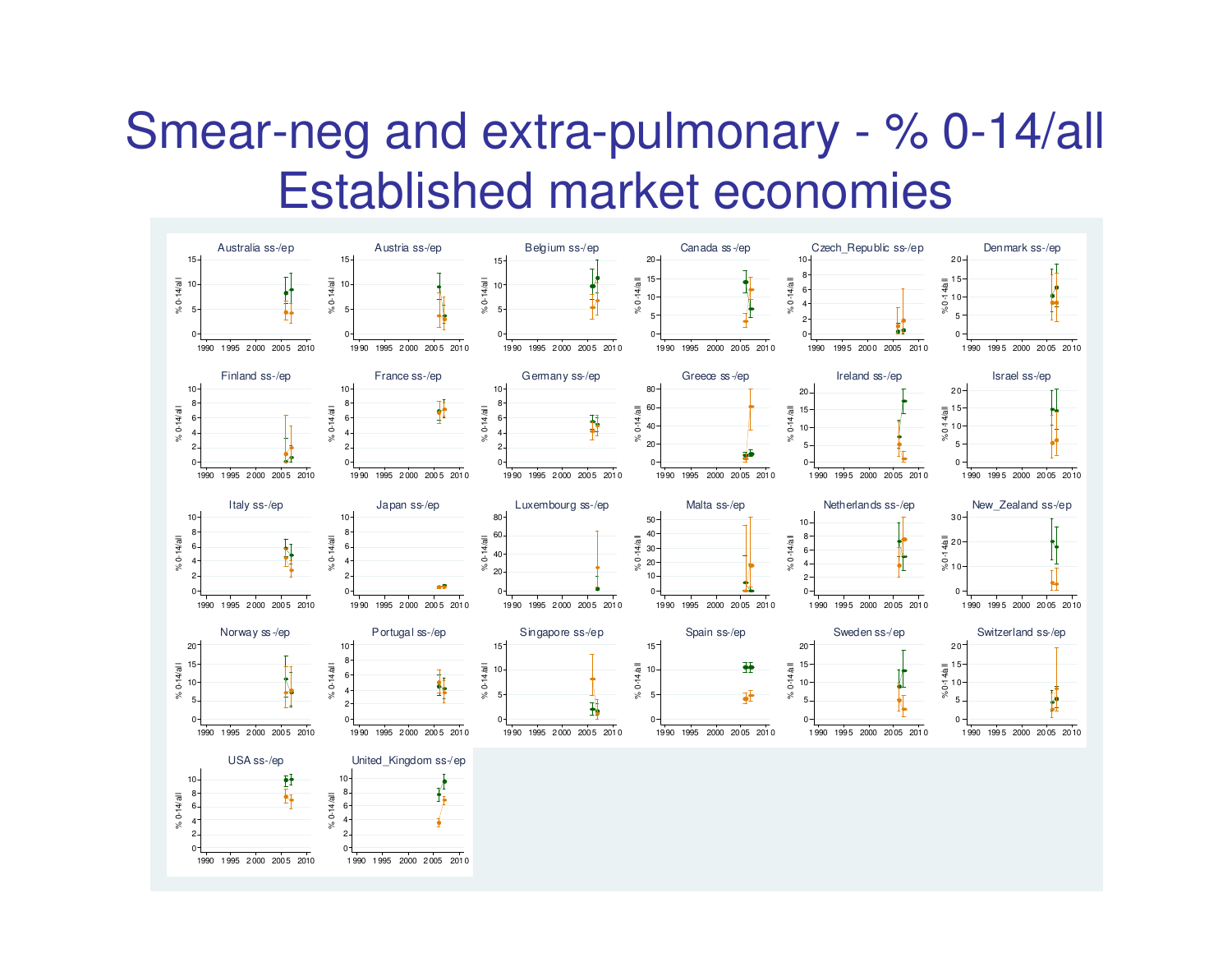#### Smear-neg and extra-pulmonary - % 0-14/all Central Europe

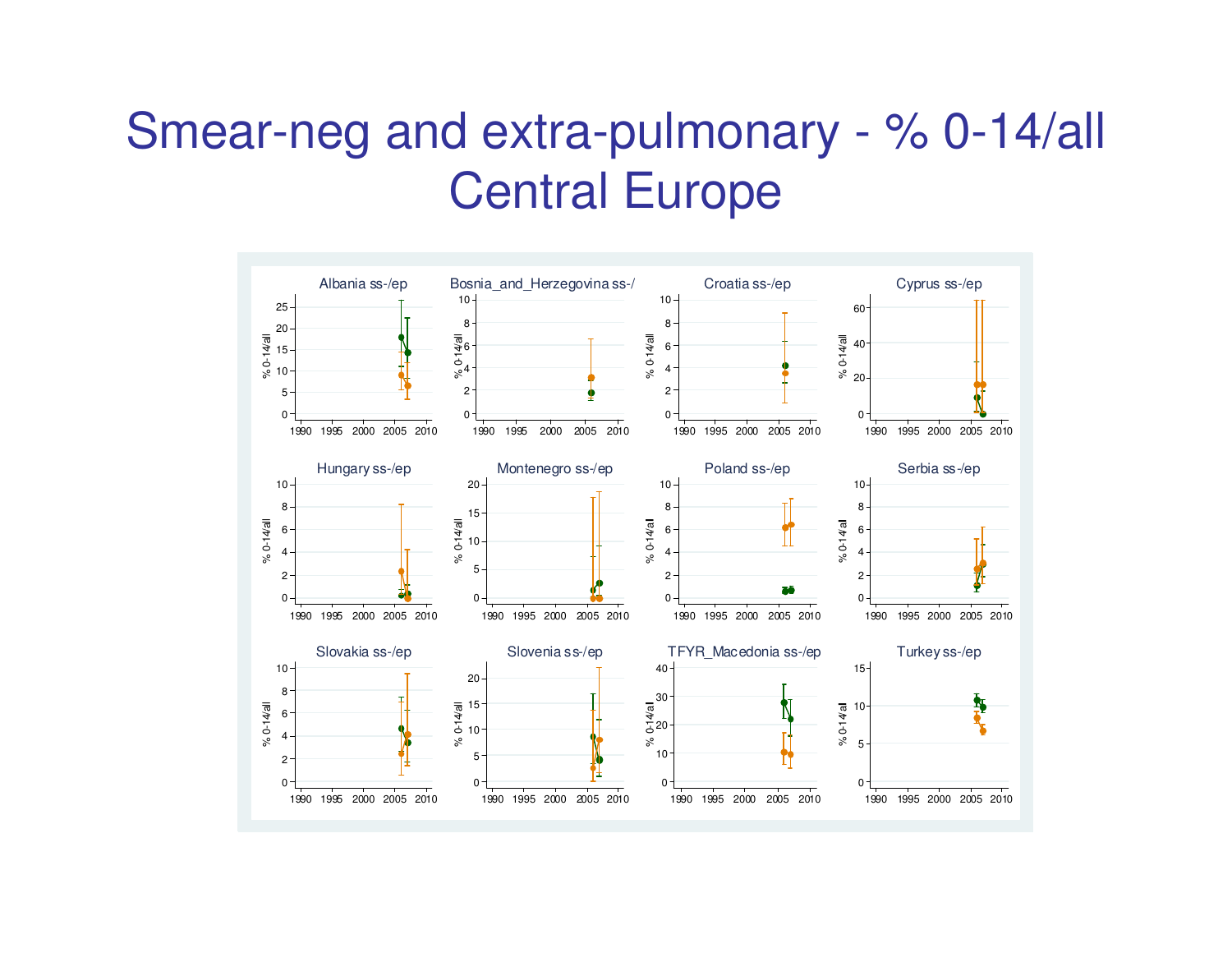#### Paediatric cases - % of total notifications (2006 and 2007)

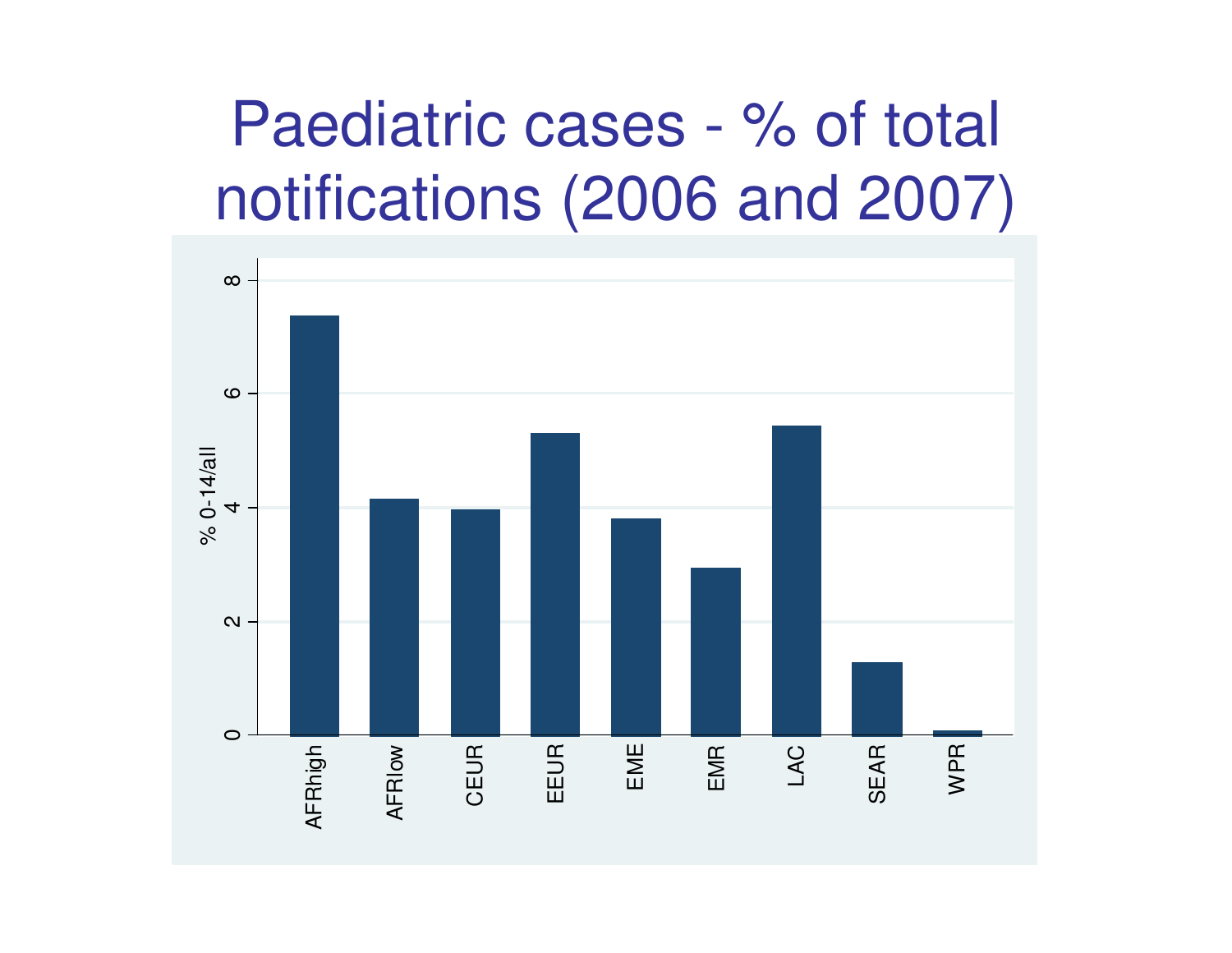#### Uneven ratio smear neg and extrapulmonary / smear pos

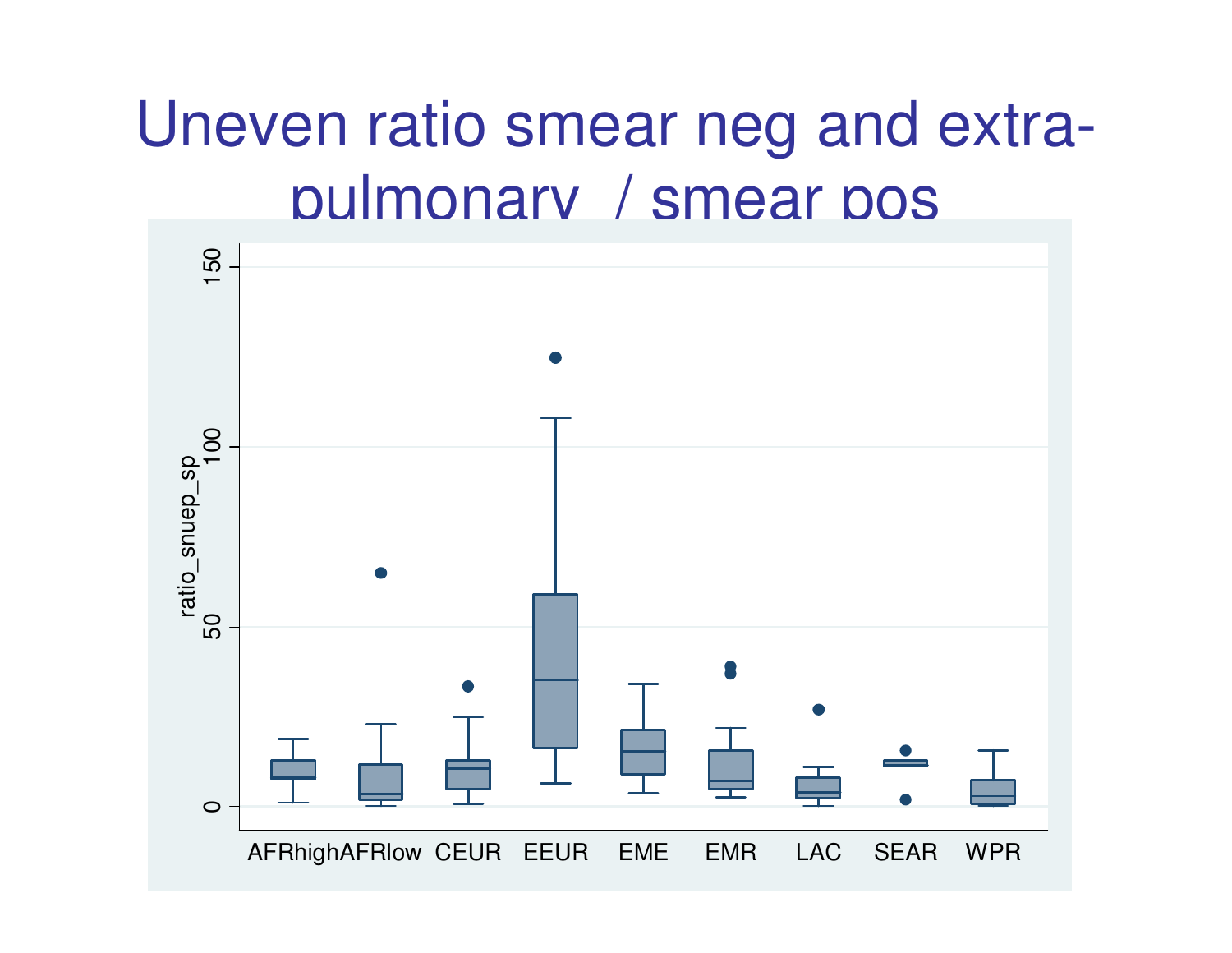# Challenges to the estimation of childhood TB burden

- Lack of historical data for smear-neg and extrapulmonary childhood TB cases
- $\neq$  policies or practices for collecting smear from children with pulmonary TB for sputum and culture examination
- ≠ case definitions for childhood TB: infection may be<br>netified as diasasse notified as disease
- ≠ case definitions for childhood TB clinical forms: smear-<br>nee Y extre pulmenery esses neg X extra-pulmonary cases
- Incomplete vital registration data